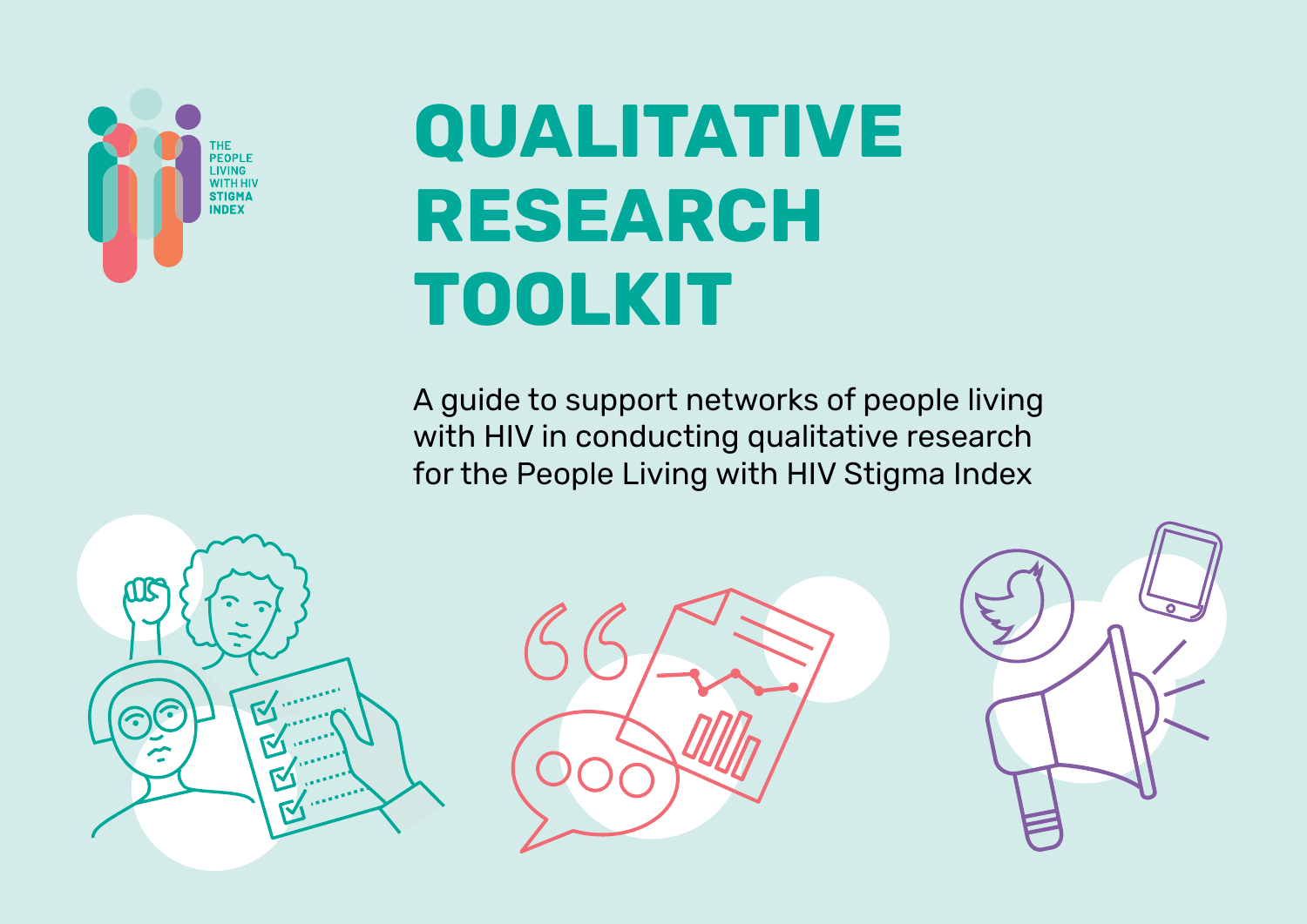#### INTRODUCTION

| <b>Purpose of this toolkit</b>                           | 3 |
|----------------------------------------------------------|---|
| About us                                                 | 3 |
| The People Living with HIV Stigma Index<br>2.0 explained | 4 |
| <b>Qualitative research for the Stigma Index</b>         | 5 |
| Importance of a "mixed-method" approach 5                |   |

#### PART 1: CONDUCTING QUALITATIVE RESEARCH

| 1. | <b>Principles</b>                  | 8                 |
|----|------------------------------------|-------------------|
|    | Ethical approval                   | 8                 |
|    | Informed consent                   | 8                 |
|    | Confidentiality and data storage   | 8                 |
|    | Supporting participants            | 8                 |
|    | Quality assurance                  | 8                 |
| 2. | <b>Identifying priority issues</b> | 9                 |
| 3. | Determining which method(s) to use | 11                |
|    | In-depth interviews                | 11                |
|    | Focus groups discussions           | $12 \overline{ }$ |
|    | 4. Choosing the sample             | $12 \overline{ }$ |
|    | Determining target population      | $12 \overline{ }$ |
|    | Sample size and saturation         | $12 \overline{ }$ |
|    | Sample strategy and recruitment    | 13                |
|    |                                    |                   |

|                                    | 14                                                                    |
|------------------------------------|-----------------------------------------------------------------------|
|                                    |                                                                       |
| 6. Setting up the research team    | 15                                                                    |
| Environment for data collection    | 15                                                                    |
| 7.1 In-Depth interviews            | 16                                                                    |
| Preparing for the interviews       | 16                                                                    |
| Developing an interview guide      | 16                                                                    |
| Conducting the interview           | 17                                                                    |
| <b>Practicalities</b>              | 17                                                                    |
| <b>7.2 Focus group discussions</b> | 18                                                                    |
| Preparing the focus group guide    | 18                                                                    |
| Setting up the research team       | 18                                                                    |
|                                    |                                                                       |
| Practicalities                     | 18                                                                    |
| Analysing qualitative data         | 19                                                                    |
| Reporting                          | 22                                                                    |
|                                    | 5. Developing the budget<br>Conducting the focus group discussions 18 |

**CONTENTS**



## PART 2: USING QUALITATIVE DATA FOR **ADVOCACY** About the process **24 Presenting the findings** 25 CONCLUSION 26

#### PART 3: TEMPLATES AND TOOLS

| A. Workplan and budget template          | 27 |
|------------------------------------------|----|
| <b>B. Informed consent form template</b> | 28 |
| C. In-depth interview guide              | 28 |
| D. Focus group discussion guide          | 30 |
| E. Final report template                 | 27 |
| F. Advocacy toolkit                      | 27 |
|                                          |    |

#### **REFERENCES**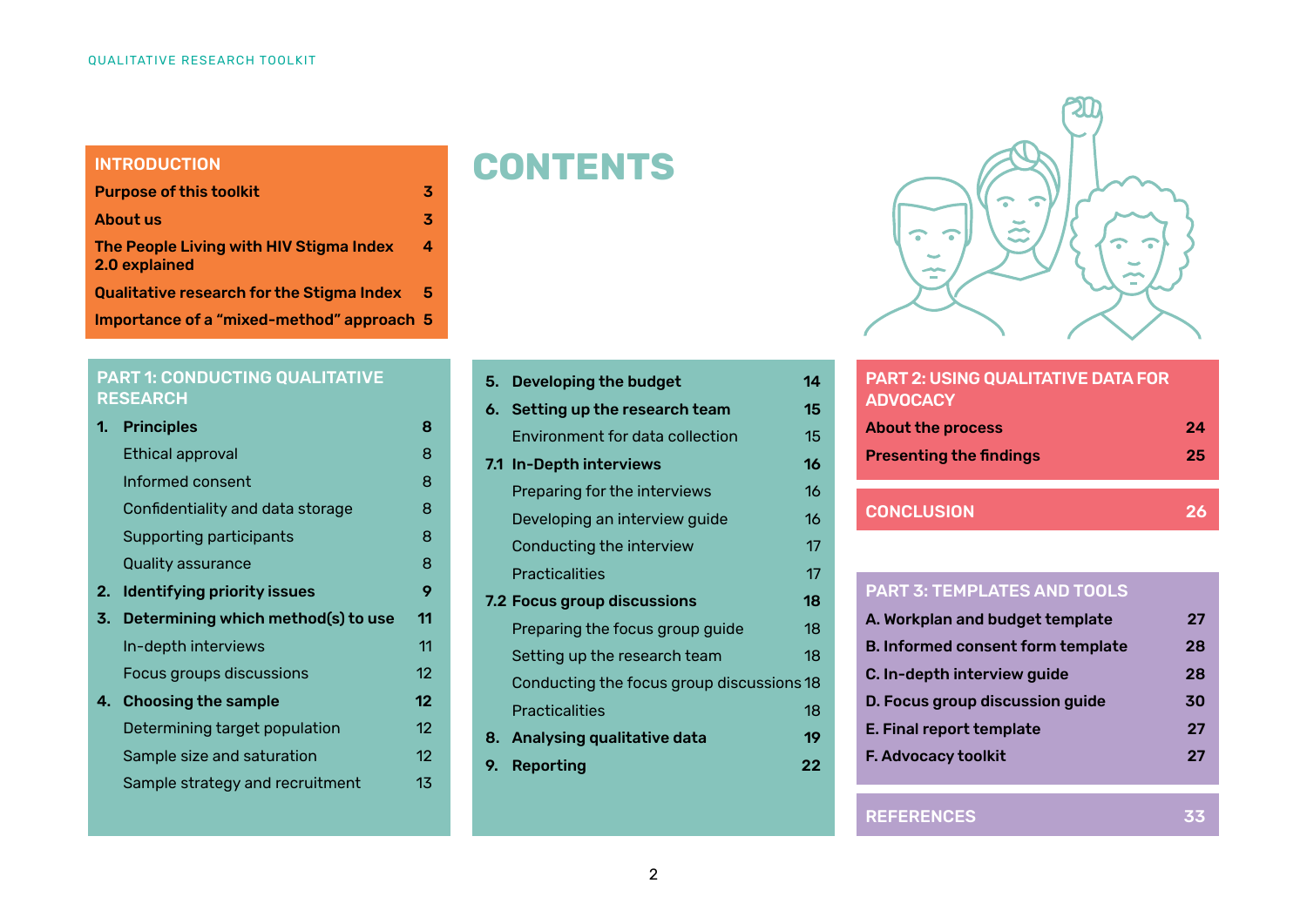# **INTRODUCTION**

#### **Purpose of this toolkit**

The People Living with HIV Stigma Index 2.0 is a research process used to gather evidence on how stigma and discrimination impact on the lives of people living with HIV. It involves networks of people living with HIV using a fixed questionnaire to collect quantitative data.

To enrich the evidence that they gather, networks implementing the Stigma Index are also strongly encouraged to undertake qualitative research. This allows them to dig a bit deeper to better understand people's opinions and the personal stories behind the statistics.

This toolkit is designed to support the qualitative research process, In particular to:

- provide guidance for networks of people living with HIV on how to carry out qualitative research as part of their Stigma Index implementation, including practical tools to use in-country;
- ensure that any qualitative research is well-designed, uses rigorous methods, and follows ethical principles;
- ensure that the qualitative research complements the main questionnaire by digging deeper into key areas and priority issues;
- provide guidance to the national networks of people living with HIV to use the findings from their qualitative research for advocacy at country-level.

#### The toolkit has three main parts:

**Part I** provides information and guidance on conducting qualitative research for the Stigma Index.

using qualitative data for advocacy and using it to complement the quantitative data collected.

**Part 2** focuses on



**Part 3** includes templates and sample tools for use during the preparation and implementation of the qualitative research.

#### **About us**

The Stigma Index is coordinated by an international partnership of two networks of people living with HIV – the International Community of Women Living with HIV/AIDS (ICW), the Global Network of People Living with HIV/AIDS (GNP+) – and the Joint United Nations Programme on HIV/AIDS (UNAIDS), with support from John Hopkins University. The International Partnership provides technical assistance to networks of people living with HIV that are implementing the Stigma Index.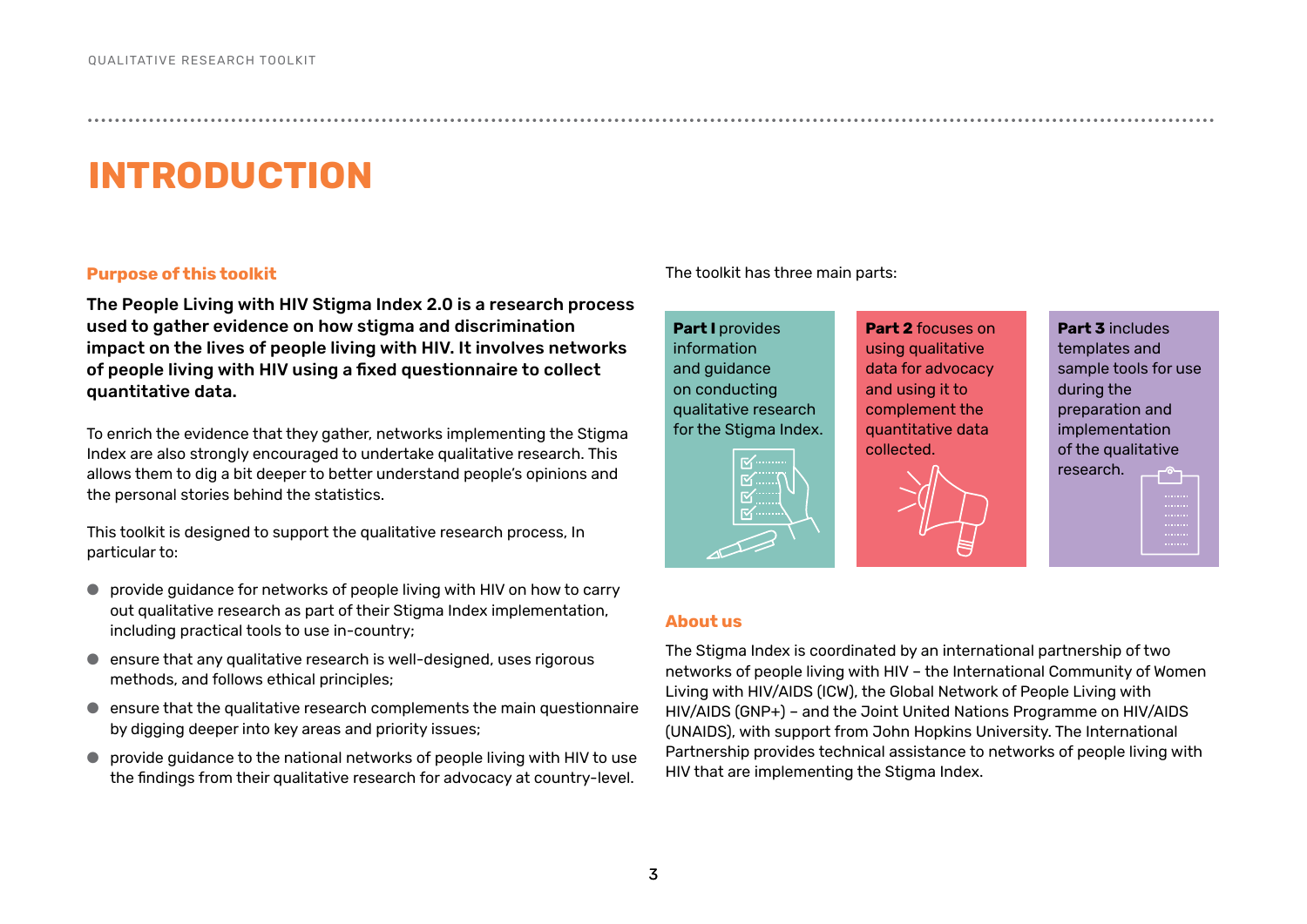

#### **The People Living with HIV Stigma Index 2.0 explained**

The People Living with HIV Stigma Index 2.0 documents how stigma and discrimination impact on the lives of people living with HIV within a country. It was developed to provide much-needed data and evidence to advocate for the rights of people living with HIV.

It is a unique research project that empowers the people and communities most affected by the HIV epidemic, reflecting and supporting the GIPA principle – the Greater Involvement of People living with HIV and AIDS. It was designed to be used by and for people living with HIV so that networks led by people living with HIV are empowered to carry out the whole research

implementation process. The lead network can be any network led by people living with HIV, for example, a network of women, young people or transgender people.

A standard Stigma Index questionnaire is used to gather statistical evidence on the various experiences of people living with HIV within a particular community or country regarding HIVrelated stigma and discrimination.

Each research team uses the same standardised questionnaire making it possible to compare the situation of people living with HIV across different countries relating to specific issues, such as access to HIV testing and treatment. Many countries have implemented the Stigma Index more than once enabling them to measure change over time, including whether the situation has worsened or improved.

#### STIGMA AND DISCRIMINATION DEFINITIONS

HIV-related stigma is when someone, for example a family member, employer, doctor, or someone you know from work or church, views you in a negative way or holds unfair or negative beliefs about you based on your HIV status. Self-stigma is when you have these negatives views about yourself.

Discrimination is when someone treats you unfairly based on those negative views and beliefs.

Intersectional stigma and discrimination are the stigma and discrimination experienced by people living with HIV because of other aspects of their lives or identity for example, their gender. The Stigma Index questionnaire includes specific questions to capture the intersecting layers of stigma and discrimination faced by sex workers, lesbian, bisexual, gay, transgender and intersex people, and people who use drugs.

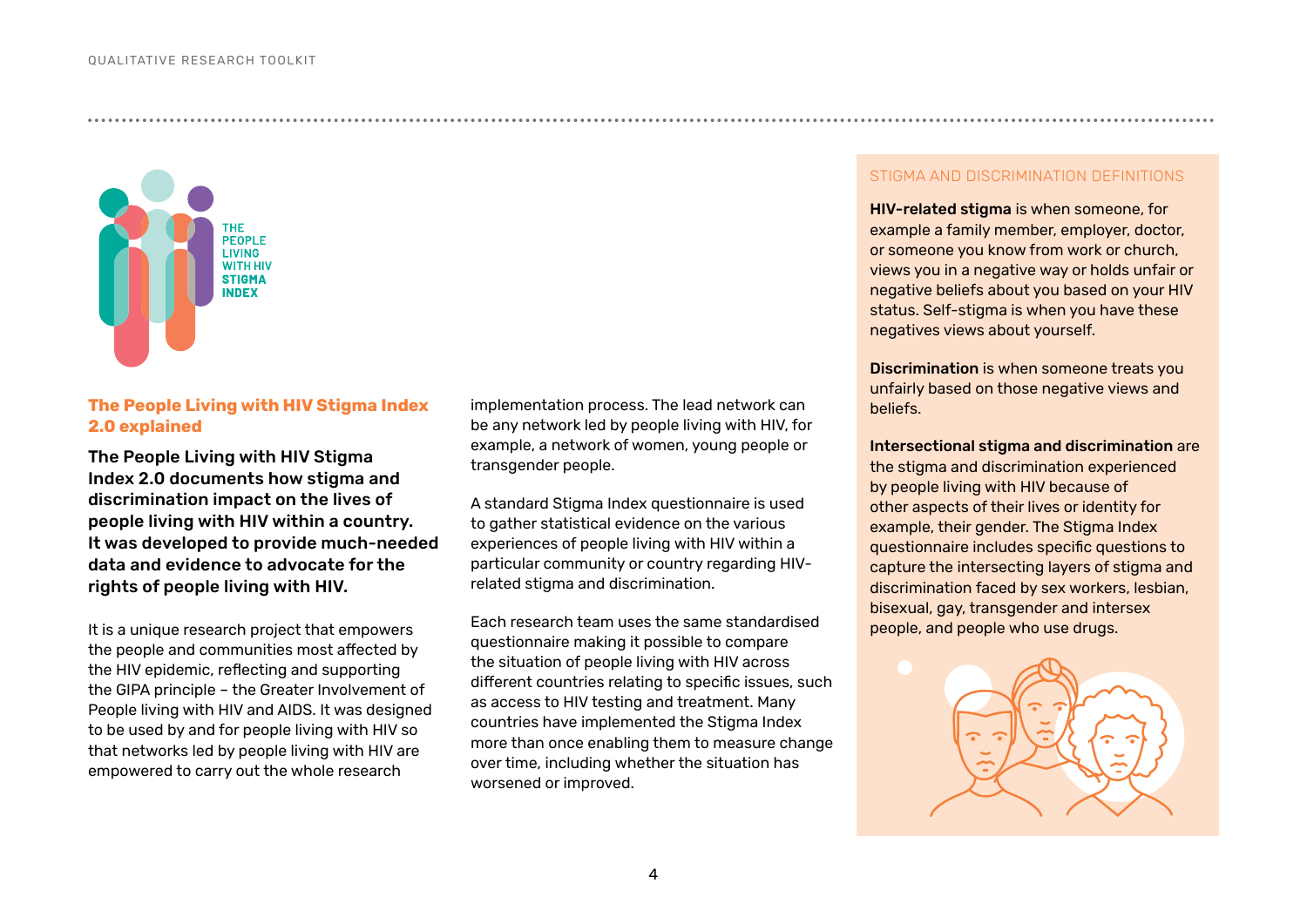#### WHAT'S THE DIFFERENCE BETWEEN QUANTITATIVE AND QUALITATIVE RESEARCH?

Different research methods can be used to answer different kinds of questions.

Quantitative research deals with numbers and statistics so, for example, it can tell us how many people experience discrimination in a certain type of setting. This is important because it gives a general picture of the levels and types of stigma and discrimination faced by people living with HIV in a certain geographical area. What it does not do is answer some of the questions about "why?".

Qualitative research is useful to understand opinions, experiences and why people act in certain ways. This approach makes it possible to dig deeper into the issues around stigma and discrimination and

understand the stories behind people's experiences. It gives more insight into the participants' perspective and makes it possible to explore how social processes, institutions and relationships work.

#### **Qualitative research for the Stigma Index**

In the case of the Stigma Index, qualitative research can be useful to:

- $\bullet$  tell the stories, and highlight in more detail, the experiences of key population or other marginalised population groups;
- qain in-depth information about people's knowledge, beliefs and views;
- explore context-specific issues and reveal the challenges facing people from populations that do not have specific questions aimed at them in the standardised questionnaire;
- describe variations, relationships, individual experiences, and group norms;
- help improve understanding around intersectional stigma and discrimination;
- shape the development and implementation of national policies to protect the rights of people living with HIV;
- support advocacy for programmes that include interventions to reduce HIV-related stigma and discrimination.

#### **Importance of a "mixed-method" approach**

Research teams implementing the Stigma Index are strongly encouraged to use a "mixed-method approach" – in other words, to carry out both qualitative and quantitative research.

The Stigma Index quantitative survey can tell us about where stigma and discrimination exist and who is affected but it tells us little about personal experiences of stigma. In-depth interviews and focus group discussions can provide this missing information and give insights into personal stories of lived stigma and discrimination. Together, the two types of research combine to give a more complete picture of the experiences of people living with HIV in a country. For example, findings from the Stigma Index quantitative questionnaire can show how many people living with HIV have been excluded from family activities because of their HIV status, and qualitative research can explore the impact this exclusion has had on the individual.

On page 6, see an example from Zimbabwe where a mixed-method approach was used to better understand the reasons for low uptake of HIV services.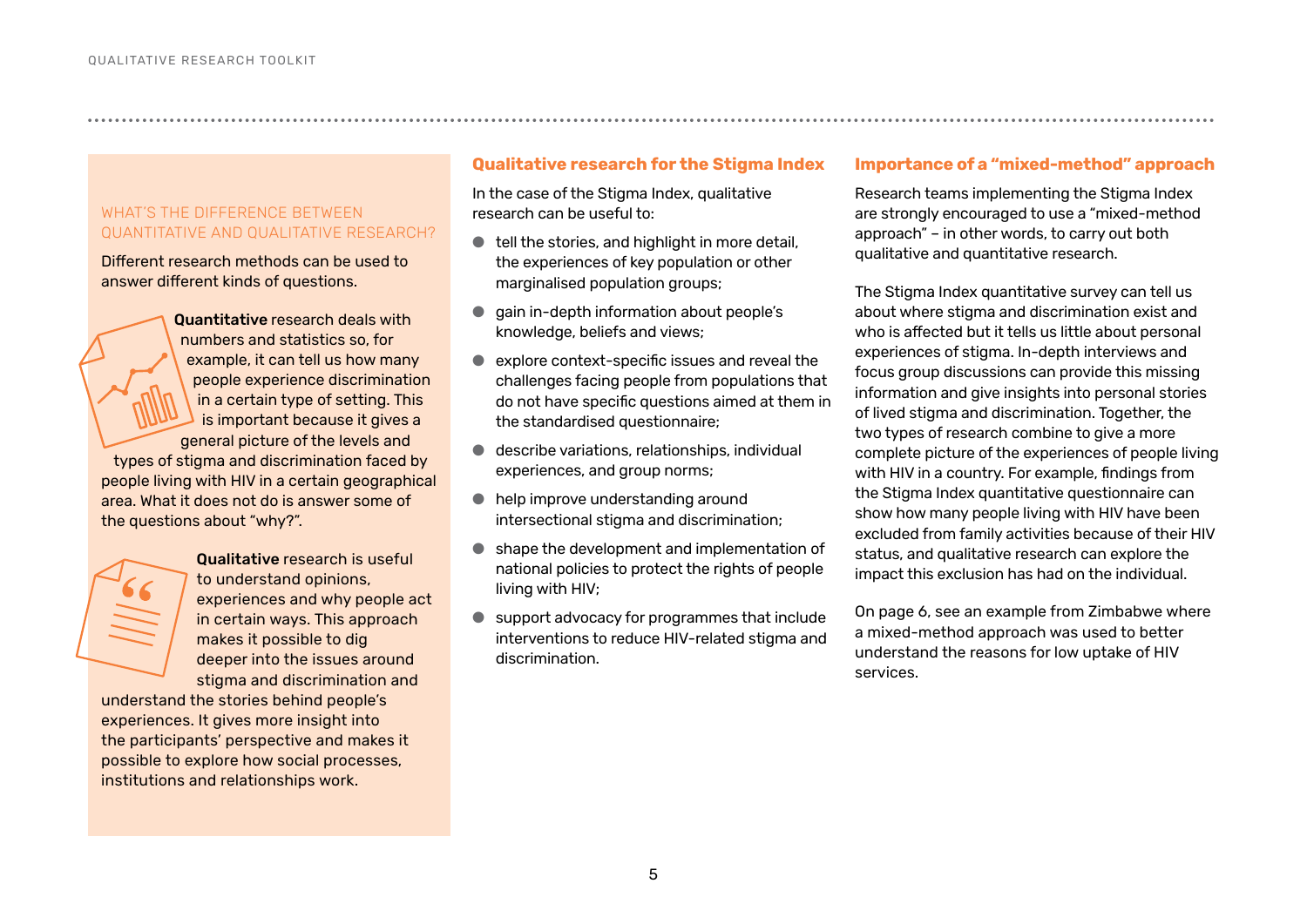#### USING A MIXED-METHOD APPROACH IN ZIMBABWE TO BETTER UNDERSTAND THE LOW UPTAKE OF HIV SERVICES

In 2018, Zimbabwe National Network of People Living with HIV (ZNNP+) and Zimbabwe Young Positives (ZY+) teamed up to conduct community-led monitoring of HIV services using the Community Treatment Observatory (CTO) Model. The CTO model is a mechanism that systematically and routinely collects and analyses both qualitative and quantitative data and has been specifically designed for communities to collect and analyse health data to ensure accountability and to drive change (ITPC, 2019). ZNNP+ and ZY+ conducted 24 focus group discussions and 180 in-depth interviews and observations, focusing on issues such as ART performance and stockouts, viral load uptake services, access to treatment and access to prevention services.

The qualitative measures used provided respondents the opportunity to express themselves in their own words, while providing the research team with an in-depth understanding of people's views, thoughts and feelings. In addition, the interviews, focus group discussions and observing of verbal and nonverbal cues made it possible to probe, clarify where needed and dig deeper into certain topics and experiences. Complementing the numbers and statistics gathered by quantitative approaches, the qualitative data brought a human side and gave a voice to the challenges identified and was then used to emphasise these issues.

*Tonderai Mwareka, ZNNP+*

There are a number of benefits to combining the two methods:

- Qualitative research can help to interpret the quantitative data and to translate the findings from quantitative studies into specific recommendations.
- Quantitative data can test the "generalisability" of qualitative research – for example, whether findings from qualitative research can be applied to other groups or the wider population.
- The strengths of one method of data generation can compensate for the weaknesses of the other, together they increase the validity of the findings.
- The data from the two different research methods can be cross-checked. If there is any discrepancy between the two then this can be explored further to understand the differences.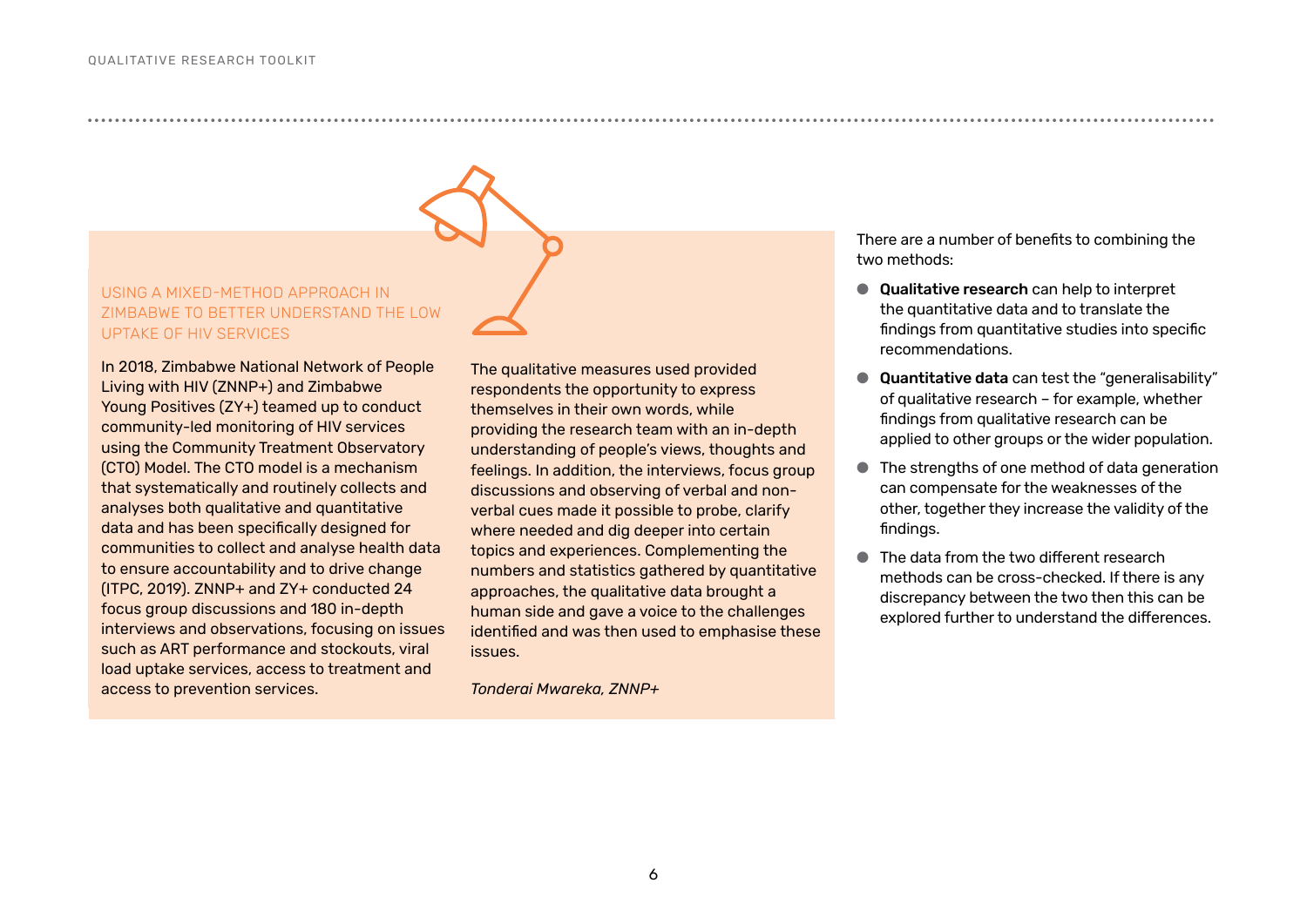# <span id="page-6-0"></span>**PART 1: CONDUCTING QUALITATIVE RESEARCH**

1. Principles

- 2. Identifying priority issues
- 3. Determining which method(s) to use
- 4. Choosing the sample
- 5. Developing the budget
- 6. Setting up the research team
- 7.1 In-Depth interviews
- 7.2 Focus group discussions
- 8. Analysing qualitative data
- 9. Reporting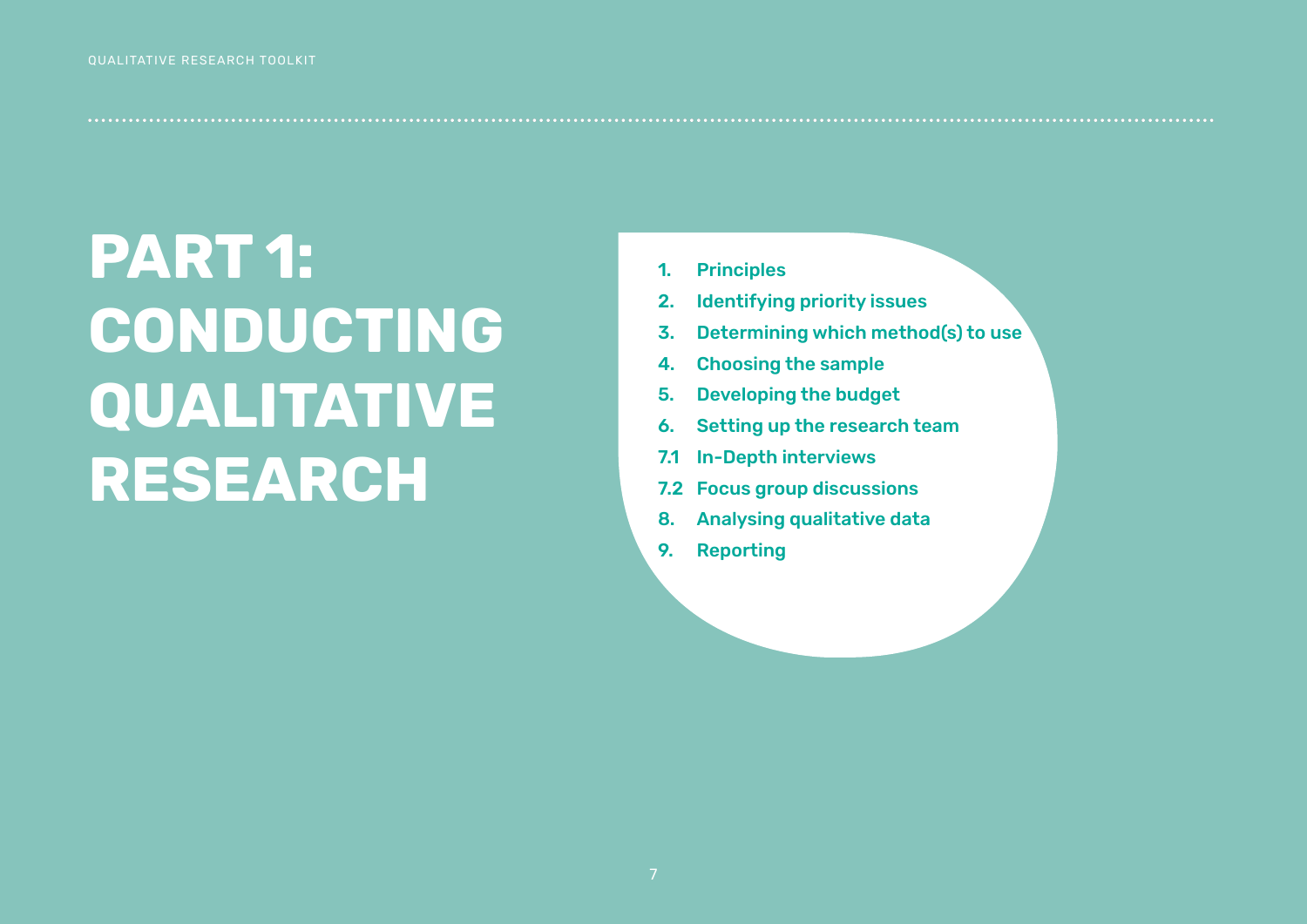**1. PRINCIPLES**

Throughout the qualitative research process, it is important to follow good practice and ensure that no one is harmed or put at risk. The welfare of participants and their right to self-determination should be the top priority. To achieve this the research process should be ethical and transparent and principles of informed consent, voluntary participation and confidentiality must be respected.

The research team should not only follow good practice but also take into consideration the local context and any challenges associated with it. The approach to the study will need to strike a balance between local issues and non-negotiable research principles.

It is important to follow this guide closely and to conduct the research in a way that is scientifically rigorous and ethically sound, then the research findings will be more credible and trusted.

#### **Ethical approval**

In many countries, qualitative and quantitative studies need approval from national and international ethics committees. Time must be allowed to obtain the relevant permission before the research process begins. It may also be necessary to get written permission from

relevant institutions or collaborators such as hospitals or community organisations. When qualitative research is being done alongside quantitative research all the details of both research approaches should be included in one Stigma Index research protocol, which should be submitted for ethical approval.

● ● ● ● ● ● ● ● ● ● ● ● ● ● ● ● ● ● ● ● ● ● ● ● ● ● ● ● ● ● ● ● ● ● ● ● ● ● ● ● ● ● ● ● ● ● ● ● ● ● ● ● ● ● ● ● ● ● ● ● ● ● ● ● ● ● ● ● ● ● ● ● ● ● ● ● ● ● ● ● ● ● ● ● ● ● ● ● ● ● ● ● ● ● ● ● ● ● ● ● ● ● ● ● ● ● ● ● ● ● ● ● ● ● ● ● ● ● ● ● ● ● ● ● ● ● ● ● ● ● ● ● ● ● ● ● ● ● ● ● ● ● ● ● ● ● ● ● ● ● ● ● ● ● ● ● ● ● ● ● ● ● ● ● ●

#### **Informed consent**

Participants must be given information about all aspects of the research, including the reasons behind the study, the methods, proposed outputs, and any potential risks. Participants can only give their informed consent to take part in the research if they have understood all this information. They can either give their consent in writing or, if that is not possible, they can give spoken consent.

The requirements for informed consent vary in different settings so you must check the situation in your country with your local ethics committee. You should also obtain specific consent to record the interview. There is a template for an [informed](https://www.dropbox.com/s/hcxho2ug6gl6oo3/Template%20Informed%20Consent%20Form_EN.docx?dl=0)  [consent form](https://www.dropbox.com/s/hcxho2ug6gl6oo3/Template%20Informed%20Consent%20Form_EN.docx?dl=0) that you can download here. The template has been designed for the quantitative Stigma Index process, so you may need to adapt the text so that it is relevant to your qualitative research.

#### **Confidentiality and data storage**

The identity of participants needs to be protected from the start of the study. When recruiting participants, you should consider how much you

need to know about the participants before the selection process begins. Make sure that the data you collect cannot be linked to individuals so that the confidentiality of participants is guaranteed. Data should be kept private, and procedures need to be put in place to restrict who can access the data and in what circumstances.

#### **Supporting participants**

As participants are asked to share their personal experiences the interviews can be emotional and difficult. It is important to manage participant's expectations from the beginning and to clearly explain the research process and any support that is available for them. Participants should be given information on how and where to seek social and psychological support and, if possible, be referred to specific services. The study can offer small material or financial incentives to participants for their time. Participants should be thanked for their participation and the results of the study shared with them so they can see the impact of the research.

#### **Quality assurance**

Once in-depth interview or a focus group discussion is finished, the good practice is to ask participant(s) for feedback. Asking participants for feedback can identify bad choices, omissions, and strong points, and help you to improve your in-depth interview or focus group discussion technique. It is preferable to ask for anonymous written feedback so participants can freely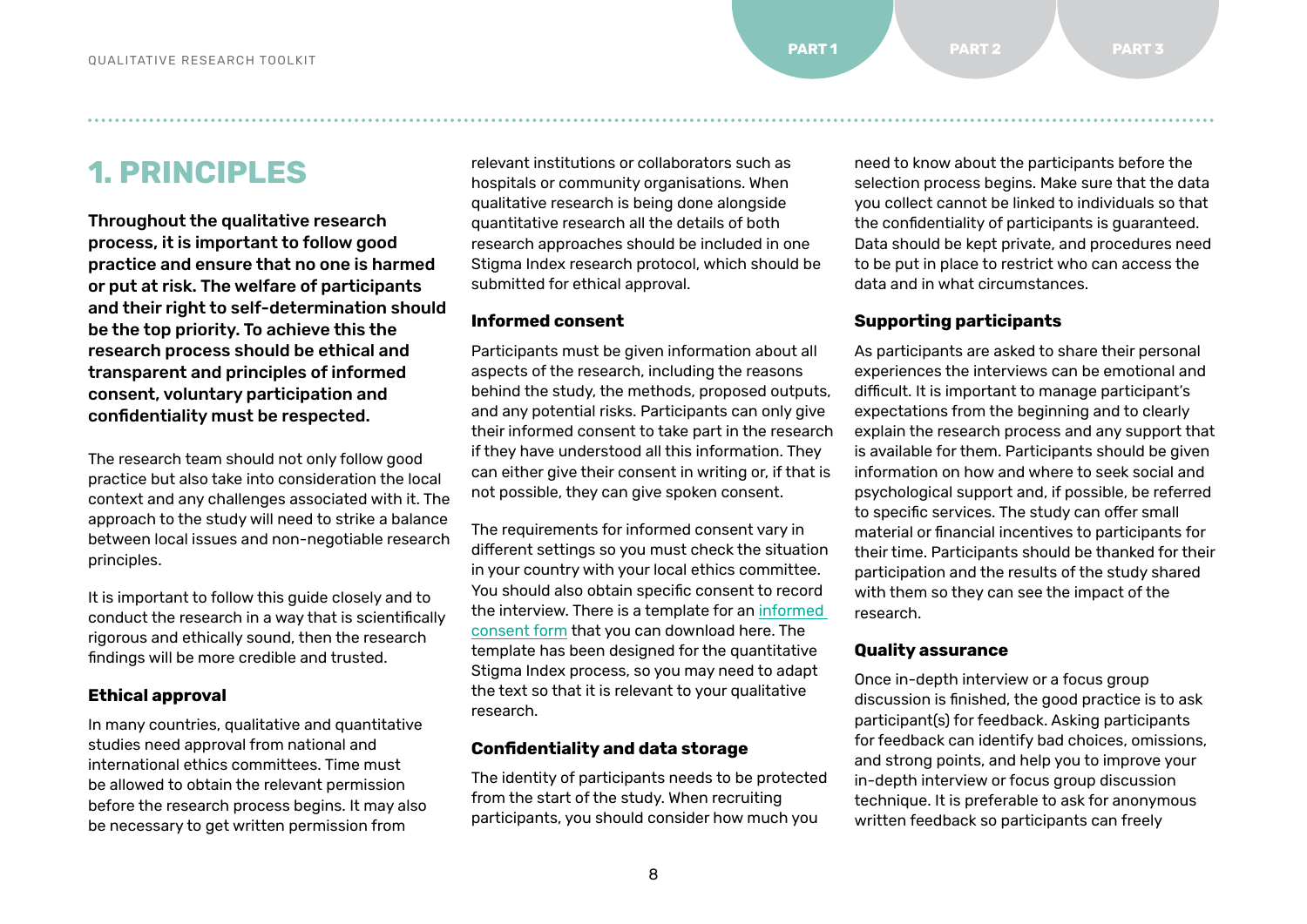describe their experience in a confidential manner. The feedback does not have to follow evaluation forms standards, participants can write their feedback on a clear piece of paper – it is up to the organisation to choose their feedback mechanism.



# **2. IDENTIFYING PRIORITY ISSUES**

The questions in the standard Stigma Index questionnaire cover many different aspects of stigma and discrimination. For qualitative research, it is important to narrow down the focus to just a few of these key areas to make it possible to explore them in depth.

● ● ● ● ● ● ● ● ● ● ● ● ● ● ● ● ● ● ● ● ● ● ● ● ● ● ● ● ● ● ● ● ● ● ● ● ● ● ● ● ● ● ● ● ● ● ● ● ● ● ● ● ● ● ● ● ● ● ● ● ● ● ● ● ● ● ● ● ● ● ● ● ● ● ● ● ● ● ● ● ● ● ● ● ● ● ● ● ● ● ● ● ● ● ● ● ● ● ● ● ● ● ● ● ● ● ● ● ● ● ● ● ● ● ● ● ● ● ● ● ● ● ● ● ● ● ● ● ● ● ● ● ● ● ● ● ● ● ● ● ● ● ● ● ● ● ● ● ● ● ● ● ● ● ● ● ● ● ● ● ● ● ● ● ●

Qualitative research is often used to tell the stories of the people behind the numbers, so looking at the numbers is a good place to start when choosing what priority issues to focus on. Even if all the data has not yet been collected, it is a good idea to review the initial quantitative findings from the Stigma Index to identify gaps that may benefit from a more in-depth exploration using qualitative research. It is also worth exploring the findings from other research exploring HIV stigma, including previous Stigma Index studies.

A few potential topics for qualitative research should be presented to the Steering Committee for their input. The lead network can then share their feedback with the research partner and together they can decide on the focus for the qualitative research and start developing specific objectives and research questions. Once the focus is agreed, the best method for carrying out the research can be chosen – see section 3.

#### **Identify gaps**

Conduct a preliminary analysis of quantitative data or review previous Stigma Index findings to identify gaps

#### **Identify topics**

Identify possible topics for the qualitative component to focus on

#### **Consult**

Consult with the Steering Committee to discuss the possible topics

#### **Decide on the focus**

Determine the focus for the qualitative research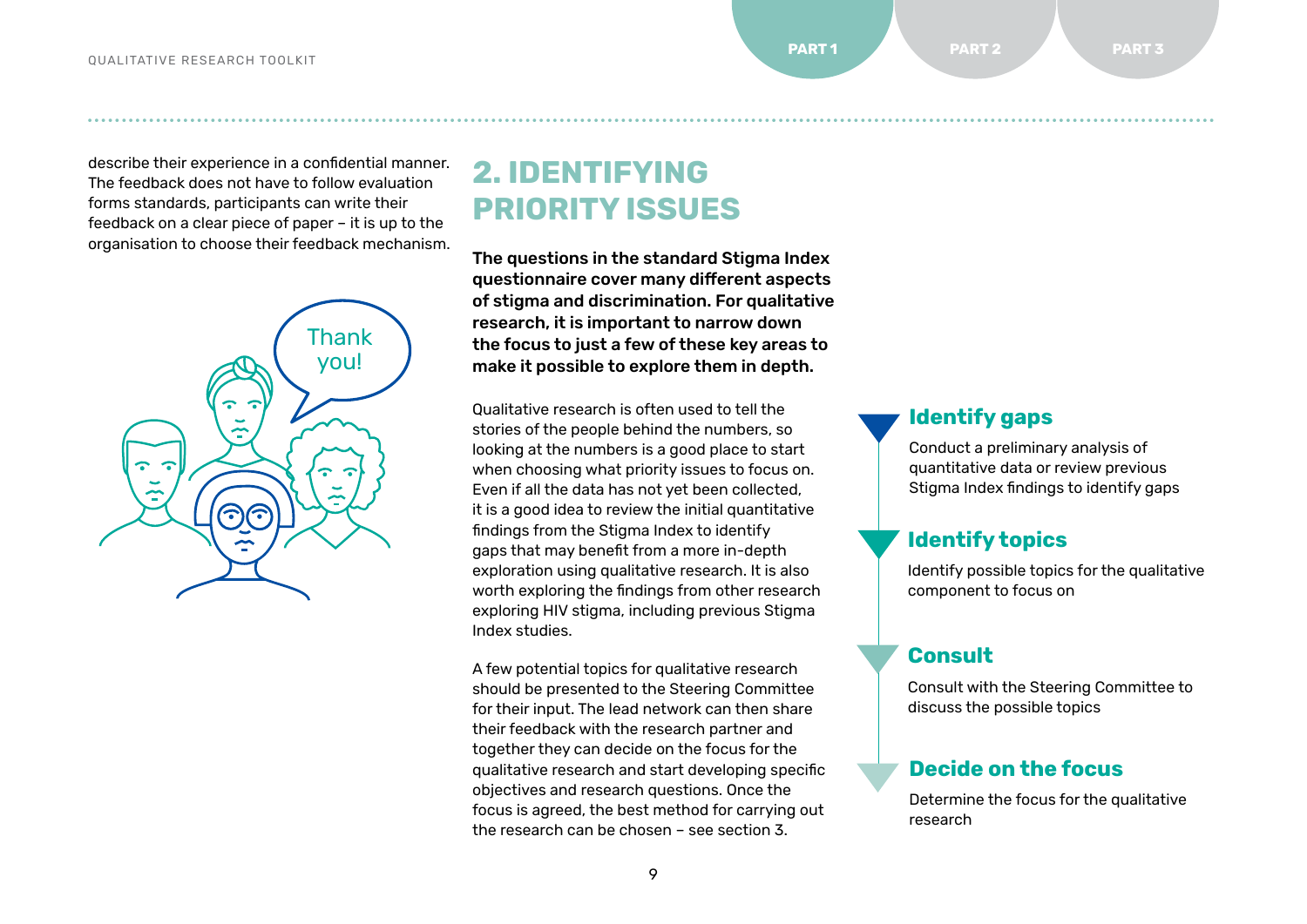The priority issues that emerge will vary depending on the setting, The table below gives some examples.

| <b>Broad areas</b>                                                           | <b>Example question</b>                                                                                                                                                       |
|------------------------------------------------------------------------------|-------------------------------------------------------------------------------------------------------------------------------------------------------------------------------|
| <b>Barriers and challenges</b><br>accessing services                         | Are sex workers living with HIV<br>experiencing any specific barriers and /<br>or challenges to access healthcare<br>service?                                                 |
| <b>Behaviour criminalisation</b>                                             | How is criminalisation of drug use<br>affecting access to HIV services for<br>people who use drugs?                                                                           |
| Intersectional stigma                                                        | What are the similarities / differences<br>in the stigma and discrimination<br>experienced by transgender people<br>relating to their HIV status or their<br>gender identity? |
| Internalised/self-stigma                                                     | How does self-stigma affect the ability<br>of people living with HIV to access paid<br>work?                                                                                  |
| Improving quality of life                                                    | How can reducing stigma and<br>discrimination improve the quality of life<br>of women living with HIV?                                                                        |
| <b>Experiences with stigma and</b><br>discrimination in specific<br>settings | How does HIV-related stigma and<br>discrimination affect discordant couples<br>/ your workplace / your family?                                                                |

QUALITATIVE RESEARCH FOCUSED ON YOUNG PEOPLE

In 2020, Zimbabwe Young Positives (ZY+) conducted a qualitative study into the factors that affect adherence to treatment among adolescents and young people living with HIV.

Through semi-structured in-depth interviews, 350 people living with HIV between the ages of 18 to 35 were interviewed over the phone. ART adherence is known to be a complex issue influenced by many factors so, it was important to use a method that made it possible to collect explanatory data.

The qualitative approach allowed the study team to build a relationship with the respondents so that they felt comfortable sharing their personal experiences, thoughts, and opinions on adhering to treatment. This approach helped researchers to identify the causes of poor adherence to ART. The research also revealed different attitudes towards treatment adherence and the reasons why some people tire of taking their medication. The findings are being used for advocacy purposes and will help to shape future studies.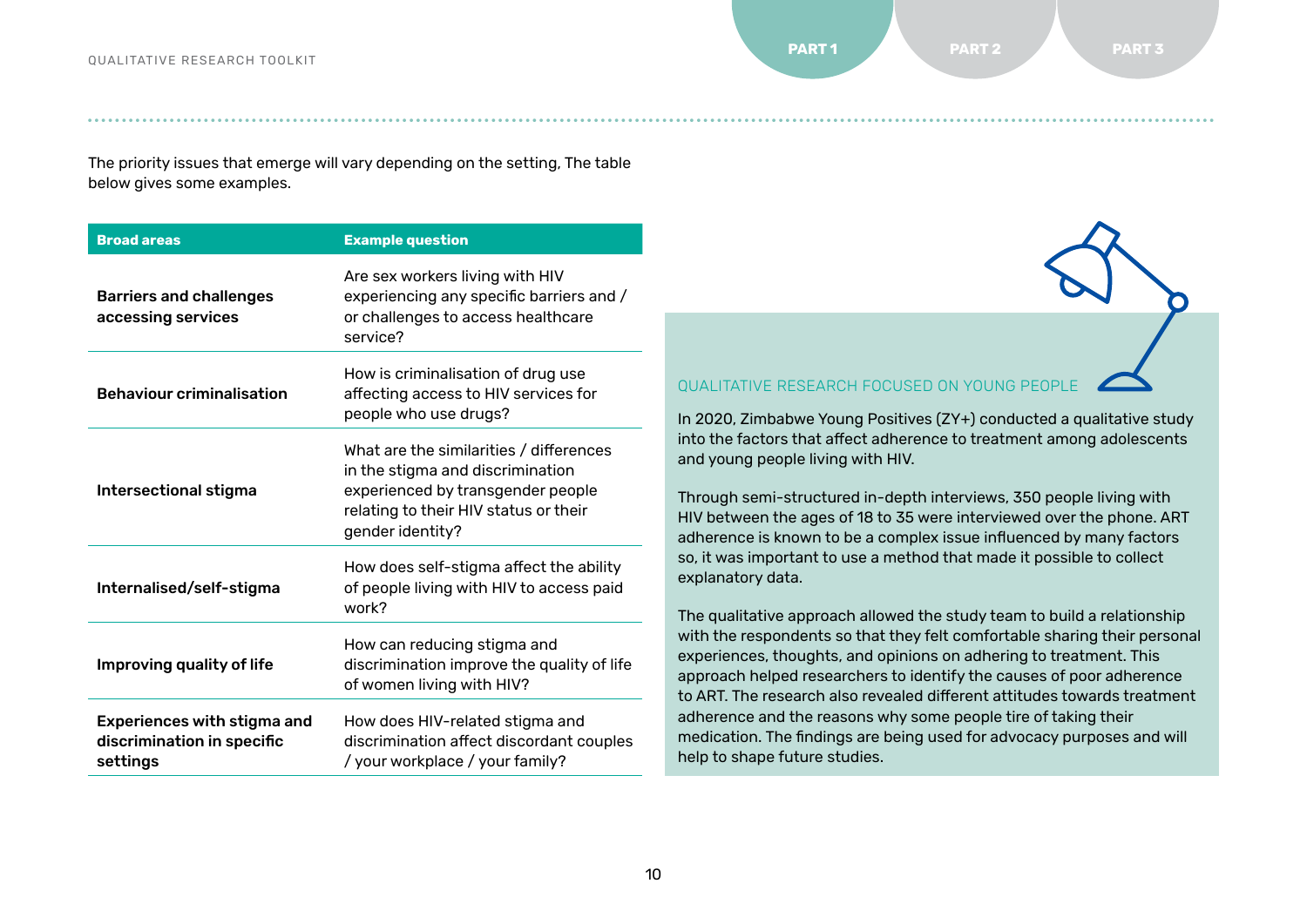# **3. DETERMINING WHICH METHOD(S) TO USE**

The two most common methods used to conduct qualitative research for the Stigma Index are in-depth interviews and focus group discussions.

#### **In-depth interviews**

An interviewer gathers detailed information through a one-to-one conversation with a participant. In-depth interviews can be particularly useful in certain circumstances:

#### 1. To help explain other data

For example, if the Stigma Index quantitative data shows that people over the age of 50 and living with HIV are less likely to go to hospital than other age groups, interviews can help to find out about their personal experiences and the reasons why they are avoiding healthcare facilities.

#### 2. To identify questions for future research

For example, to prepare to develop a specific stigma survey for older people living with HIV it could be useful to hold individual interviews with a number of people in this age range first. If the interviews showed that many of them had highly stigmatising experiences at school, questions relating to school could be included in the survey.

| <b>Advantages</b>                                                                                                                                             | <b>Disadvantages</b>                                                                                                                                      |
|---------------------------------------------------------------------------------------------------------------------------------------------------------------|-----------------------------------------------------------------------------------------------------------------------------------------------------------|
| In-depth interviews                                                                                                                                           |                                                                                                                                                           |
| Learn about individual experiences, opinions<br>and feelings.                                                                                                 | The quality of the data depends on the skills of the<br>interviewer.                                                                                      |
| Good for discussing sensitive topics in private.                                                                                                              | Time consuming to conduct the interview and<br>write up the notes.                                                                                        |
| Provides deeper insight into a person's<br>experiences and opinions.                                                                                          | Difficult to analyse the data from lots of individual<br>interviews and draw out common themes.                                                           |
| Allows time to explore topics in detail.                                                                                                                      | The data cannot be used as evidence of more<br>general beliefs and behaviours because only<br>a relatively small number of people will be<br>interviewed. |
| <b>Focus goup discussions</b>                                                                                                                                 |                                                                                                                                                           |
| Can be used to understand group dynamics or<br>social norms.                                                                                                  | The quality of the data depends on the skill of the<br>facilitator.                                                                                       |
| Subjects may come up that wouldn't arise in<br>one-to-one interviews.                                                                                         | Some individuals may dominate the conversation.                                                                                                           |
| A good way of quickly clarifying data with a<br>group of people.                                                                                              | Does not allow much time for detailed discussion.                                                                                                         |
| Produces data on a large number of opinions<br>and / or experiences. Provides insights into how<br>opinions are expressed, formed and discussed<br>in groups. | Participants may be guided by the views of others<br>in the group or reluctant to speak openly in front of<br>them.                                       |
| Can help to discover variety within the target<br>population.                                                                                                 | Takes time and effort to set up.                                                                                                                          |
|                                                                                                                                                               |                                                                                                                                                           |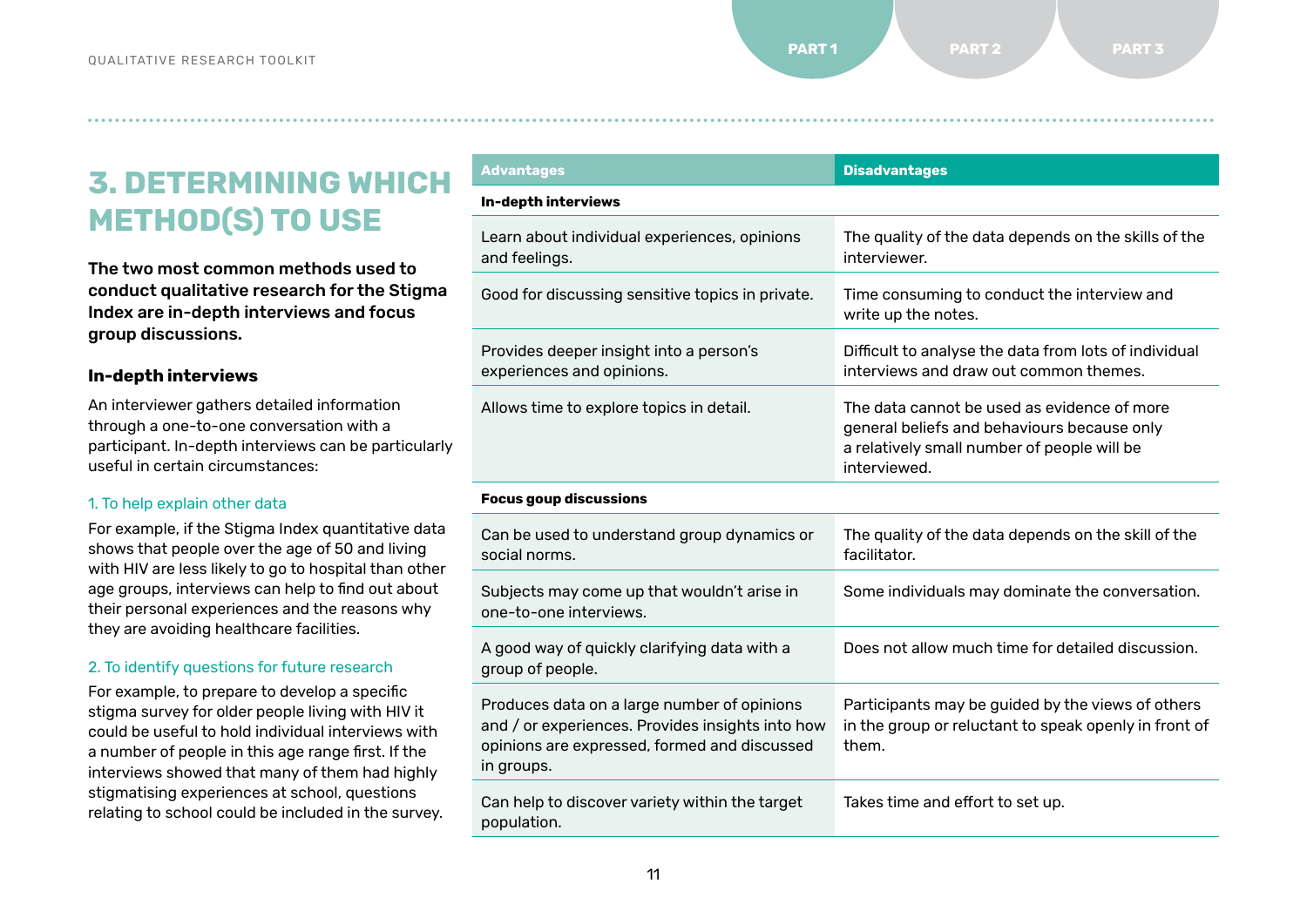#### **Focus group discussions**

A group of normally 8-10 people are brought together and facilitated to have a conversation between them all. Focus groups can be a particularly good method to achieve certain aims:

#### 1. To prompt conversations that may not arise easily in one-to-one interviews

Some people, particularly those from marginalised populations, may not feel comfortable talking about private subjects in an interview with someone they do not know. However, in a group setting with their peers they may open up more naturally. For example, women who use drugs and regularly attend group counselling sessions, may feel more comfortable talking in front of their peers rather than in an interview on their own.

#### 2. To discover how much agreement there is on a specific topic

For example, the Stigma Index quantitative data may have shown that a high proportion of transgender people avoid visiting healthcare facilities. The research team may be aware that a lack of relevant identity documents can be a barrier to healthcare for the transgender community so a focus group discussion could be used to quickly find out from a number of transgender people the extent to which a lack of relevant identification is a problem for them.

# **4. CHOOSING THE SAMPLE**

 Once the purpose of the qualitative research is agreed and it is clear what questions the research is looking to answer, the next step is to identify the target population – who to question.

● ● ● ● ● ● ● ● ● ● ● ● ● ● ● ● ● ● ● ● ● ● ● ● ● ● ● ● ● ● ● ● ● ● ● ● ● ● ● ● ● ● ● ● ● ● ● ● ● ● ● ● ● ● ● ● ● ● ● ● ● ● ● ● ● ● ● ● ● ● ● ● ● ● ● ● ● ● ● ● ● ● ● ● ● ● ● ● ● ● ● ● ● ● ● ● ● ● ● ● ● ● ● ● ● ● ● ● ● ● ● ● ● ● ● ● ● ● ● ● ● ● ● ● ● ● ● ● ● ● ● ● ● ● ● ● ● ● ● ● ● ● ● ● ● ● ● ● ● ● ● ● ● ● ● ● ● ● ● ● ● ● ● ● ●

#### **Determining target population**

There should be a clear, logical connection between the target population and the objectives of the research. In some cases, there will be an obvious link. For example, if the research is designed to find out why people over the age of 50 and living with HIV are reluctant to visit hospitals, then the target population will be people living with HIV in that age group. However, if the research questions are relevant to the broader population of people living with HIV it may not be possible to narrow down the target population very much.

Usually, the target population is too large to study every member, so the research instead focuses on a sample of the population. A sample is a smaller, representative portion of the population that can be studied to draw conclusions about the whole target population.

The sample should reflect the characteristics and nature of the overall target population. It is important to consider if the sample includes:

- a range of ages
- aender diversity
- people from vulnerable groups (such as sex workers, gay men and other men who have sex with men, people who use drugs, incarcerated people, and transgender people)
- people from rural and urban areas

#### **Sample size and saturation**

The next decision is how many people to include in the sample. The aim is to have the smallest number of people possible to be able to draw some broad conclusions about the behaviour, opinions or experiences of the overall target population.

To decide how big the sample should be, it is useful to understand the idea of "saturation". Saturation point is reached when any new information that is being collected is no longer significantly different to the data that has already been collected. When you reach saturation point you can stop collecting new data. Usually, it would take between 20-30 in-depth interviews to reach this point or 3-5 focus groups of 6-10 participants.<sup>1</sup>These figures are just given as a guide, the only way to know for sure is to analyse

1. van Rijnsoever, F. J. (2017). (I can't get no) saturation: a simulation and guidelines for sample sizes in qualitative research. *PloS one*, 12(7), doi:10.1371/journal.pone.0181689.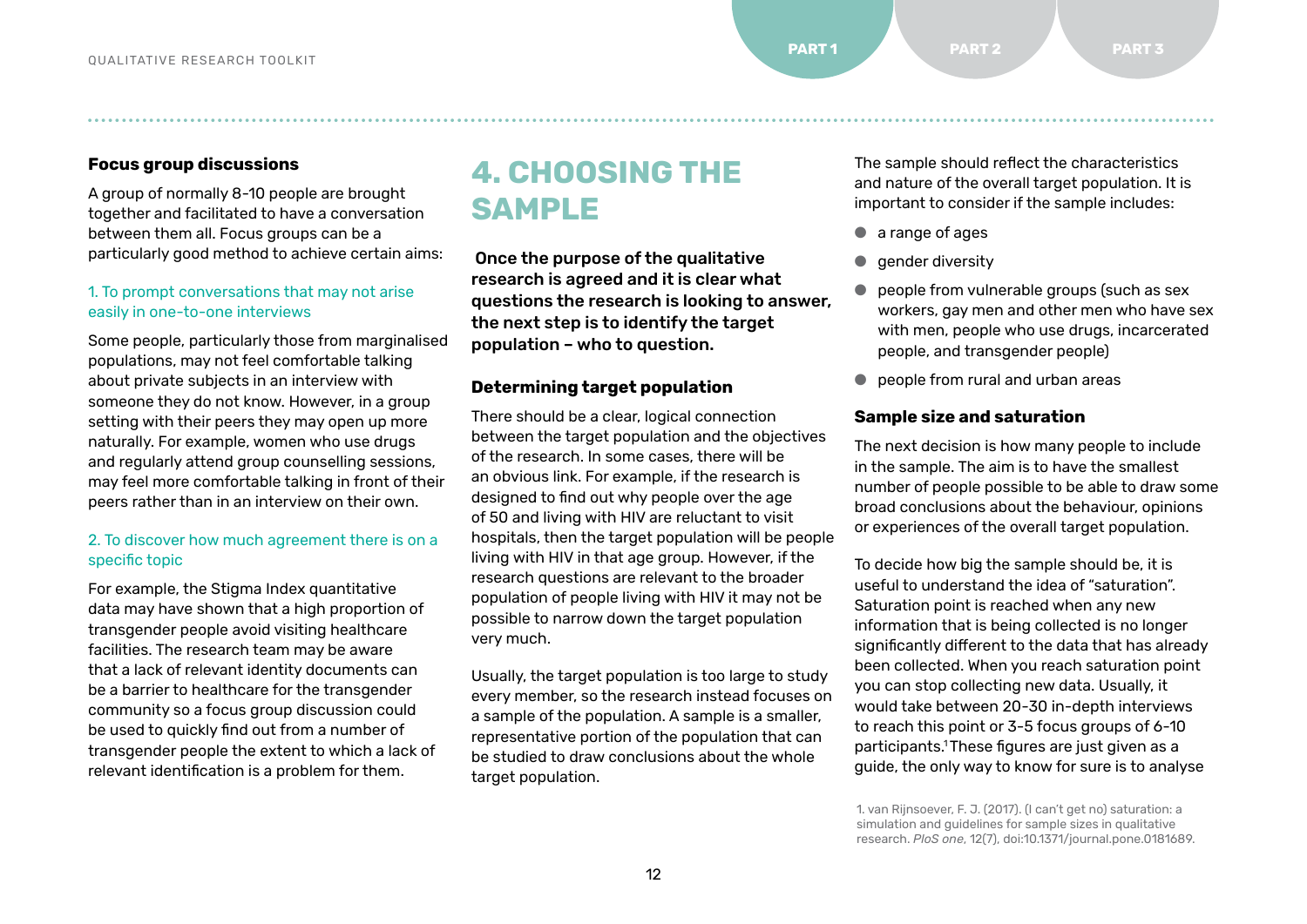the data as it is collected, then it is possible to stop collecting data when you know saturation has been reached. Sometimes, it is not possible to reach saturation point before data collection needs to stop. Even if this happens the data can still be used, and the study successful.

Throughout the data collection process, it is useful to keep analysing the data as it is collected. The decision on when to stop data collection will not just be about saturation, other factors to consider include:

- Do you have good quality data?
- Do you have the money and resources to continue collecting data?
- Do you have the time to continue collecting data?
- Is the external environment safe enough to continue the research?

#### **Sampling strategy and recruitment**

If the target population is large and diverse, it is important that the sample also represents the same diversity. Participants will need to be selected "purposefully" to achieve this. In other words, participants representing a range of individuals from all key populations offering different perspectives and experiences should be included in the sample. There are several ways this can be done. The table here outlines two of the most common.

| <b>Type</b>              | <b>Definition</b>                                                                                                                                           | When best to use                                                                                                                      | <b>Limitations</b>                                                                                                                                                                                                             |
|--------------------------|-------------------------------------------------------------------------------------------------------------------------------------------------------------|---------------------------------------------------------------------------------------------------------------------------------------|--------------------------------------------------------------------------------------------------------------------------------------------------------------------------------------------------------------------------------|
| <b>Snowball sampling</b> | A few participants ask<br>people they know (that<br>meet the sampling<br>strategy criteria /<br>characteristics) to<br>also participate in the<br>research. | The target<br>population is hard<br>to find.<br>Vulnerable<br>populations are<br>reluctant to identify<br>themselves to<br>strangers. | Participants recruited<br>are likely to have the<br>same characteristics<br>as the participants that<br>recruited them which<br>can lead to a non-<br>representative sample<br>if systems are not in<br>place to address this. |

**Quota sampling** Participants are



selected because of specific characteristics, like gender identity or HIV status. A sample is made of a set number of people with certain traits. For example, at least five participants who are trans and five who are sex workers.

Ideal when the study aims to investigate the experiences of a specific key population group.

The sampling is not random so it may not represent the target population as a whole.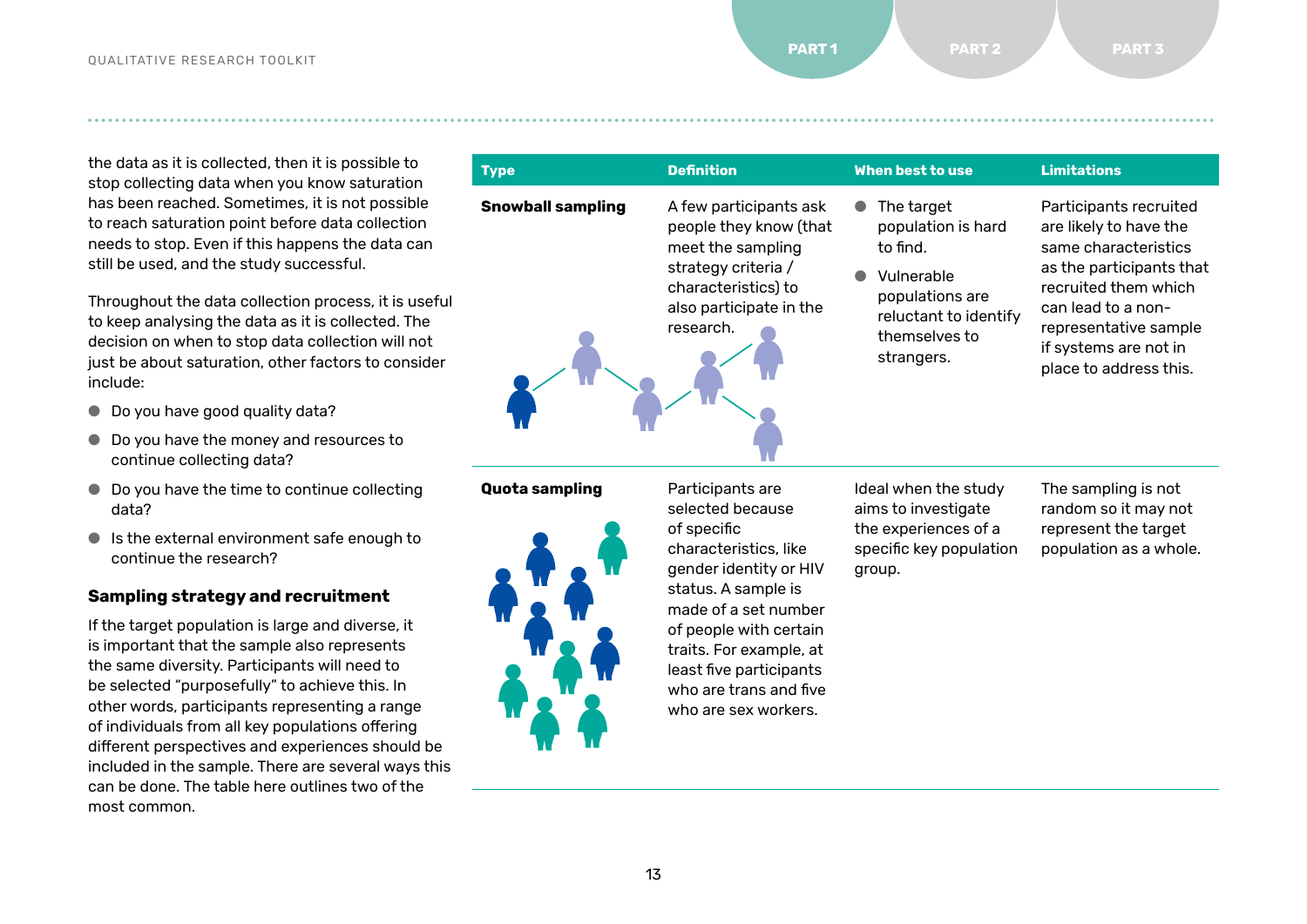Once the priorities have been decided, research method chosen, and sampling strategy agreed it is important to obtain the relevant permissions – see information on ethical approval in section 1. Once ethical approval has been granted participants can be recruited.

First you should identify the characteristics that the participants must have to be able to contribute to the research. You need to be confident that you can find enough people that meet your criteria. Work with key contacts from the target group to help you recruit participants. you will need to explain what the research is about and the kind of questions that will be asked and give them details of when and where the focus group or interview will take place. Providing the informed consent forms can help recruit participants as they include much of this information.

# **5. DEVELOPING THE BUDGET**

● ● ● ● ● ● ● ● ● ● ● ● ● ● ● ● ● ● ● ● ● ● ● ● ● ● ● ● ● ● ● ● ● ● ● ● ● ● ● ● ● ● ● ● ● ● ● ● ● ● ● ● ● ● ● ● ● ● ● ● ● ● ● ● ● ● ● ● ● ● ● ● ● ● ● ● ● ● ● ● ● ● ● ● ● ● ● ● ● ● ● ● ● ● ● ● ● ● ● ● ● ● ● ● ● ● ● ● ● ● ● ● ● ● ● ● ● ● ● ● ● ● ● ● ● ● ● ● ● ● ● ● ● ● ● ● ● ● ● ● ● ● ● ● ● ● ● ● ● ● ● ● ● ● ● ● ● ● ● ● ● ● ● ● ●

Budget development will be partly guided by the sample size and the chosen method. When preparing the budget, bear in mind that apart from the usual venue hire and refreshments, you may also need to provide incentives to encourage people to participate such as a meal voucher, supermarket coupon or other discount. Participants should also have the costs of travelling to and from the interview venue reimbursed.

Do not forget to include any costs related to the data analysis in the budget, particularly if this is being done by a consultant and not the lead network implementing the Stigma Index. The [Stigma Index workplan and budget guide](https://www.dropbox.com/s/tqo3alttdtodo6f/Workplan%20and%20Budget%20Guide_EN.xlsx?dl=0) can be downloaded here.

Resource mobilisation and fundraising can either happen at the same time as the development of the research methodology or afterwards – it is up to the lead network to decide depending on their local context.

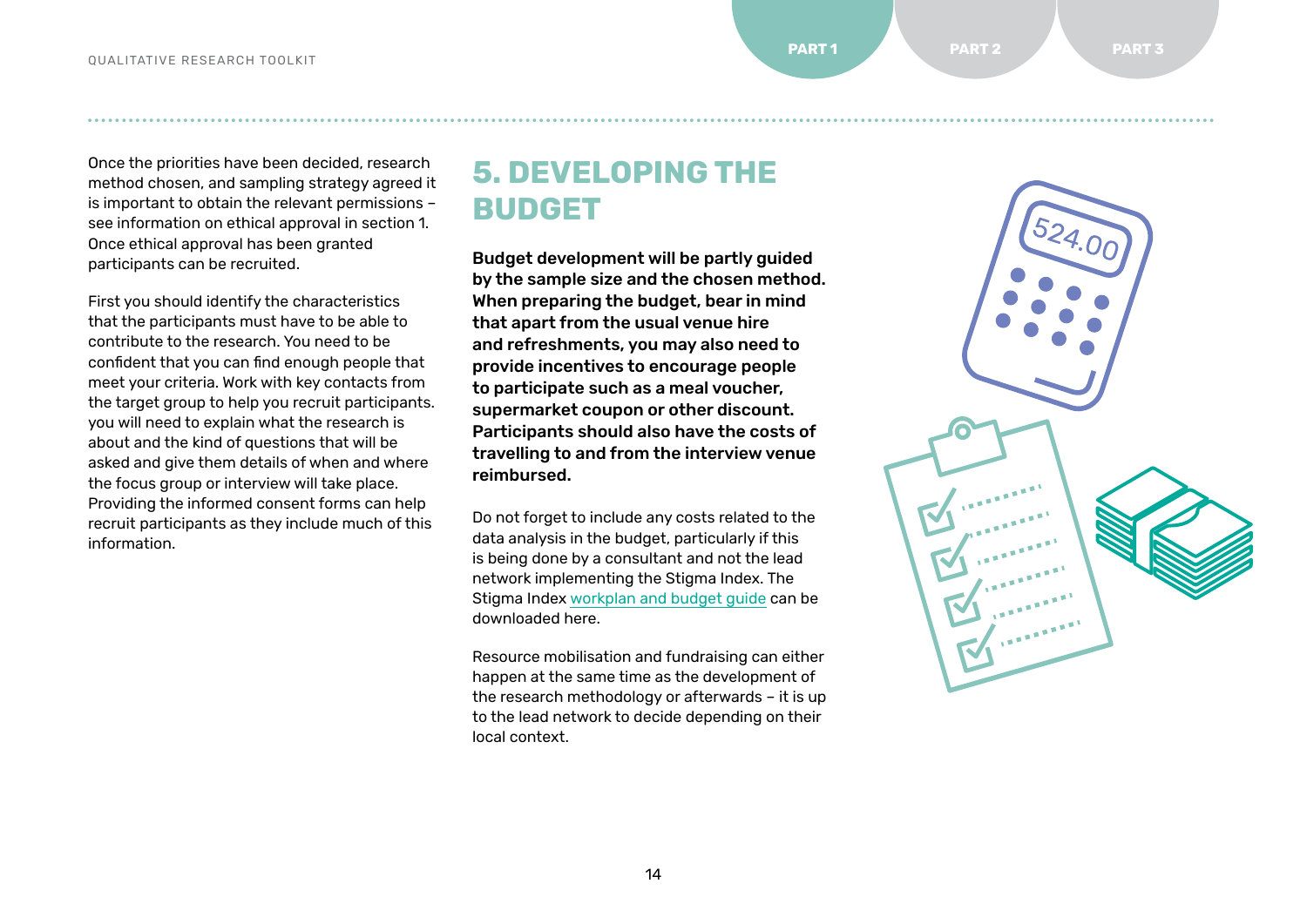**6. SETTING UP THE RESEARCH TEAM**

A well-trained team is needed to either conduct the in-depth interviews or facilitate the focus group discussions. Section 7 below outlines the different roles. All members of the research team need to be trained on their role in the qualitative research process before the in-depth interviews or focus group discussions are held.

When recruiting people to the research team it is important to consider their characteristics, in particular their:

- gender
- $\bullet$  membership of a key population
- languages spoken
- age
- ethnicity

In some studies, members of the research team will need to speak the local language and understand cultural context. For this reason, it might be preferable to recruit people who come from the country or area where research is taking place. It is also important to choose people who will be trusted by the study group and who will be able to create a relaxed environment where



● ● ● ● ● ● ● ● ● ● ● ● ● ● ● ● ● ● ● ● ● ● ● ● ● ● ● ● ● ● ● ● ● ● ● ● ● ● ● ● ● ● ● ● ● ● ● ● ● ● ● ● ● ● ● ● ● ● ● ● ● ● ● ● ● ● ● ● ● ● ● ● ● ● ● ● ● ● ● ● ● ● ● ● ● ● ● ● ● ● ● ● ● ● ● ● ● ● ● ● ● ● ● ● ● ● ● ● ● ● ● ● ● ● ● ● ● ● ● ● ● ● ● ● ● ● ● ● ● ● ● ● ● ● ● ● ● ● ● ● ● ● ● ● ● ● ● ● ● ● ● ● ● ● ● ● ● ● ● ● ● ● ● ● ●

participants feel comfortable speaking freely. For instance, you may want a female facilitator to lead a focus group for women or you may choose a sex worker to conduct in-depth interviews with other sex workers.

#### **Environment for data collection**

It is important to find a time and place for the interviews / focus groups that allows participants to relax and feel safe and comfortable. You should also consider whether the target population has any specific needs and be sure there are no barriers preventing people from taking part, for example, you may need to provide childcare. Consider the daily lives of participants – you may need to adjust timing of the interviews to fit people's work routines and timetables. For example, some people may prefer to meet at night to make it easier to come and go without being seen. Section 7 has further information about practicalities and the set-up of the interview space.



"The quality and skills of interviewers are of utmost importance when conducting qualitative research. In addition to communication skills and knowledge about HIV, it is extremely important for the interviewer to have strong interviewing skills and an understanding of research indicators. For any qualitative research led and conducted by the community, we need to invest more in the quality of the data collectors, especially because there isn't any standard questionnaire for interviewers when doing qualitative interviews, so the quality of the data we expect to collect will depend a lot on the interviewers."

*Dong Do Dang, VNP+, Viet Nam*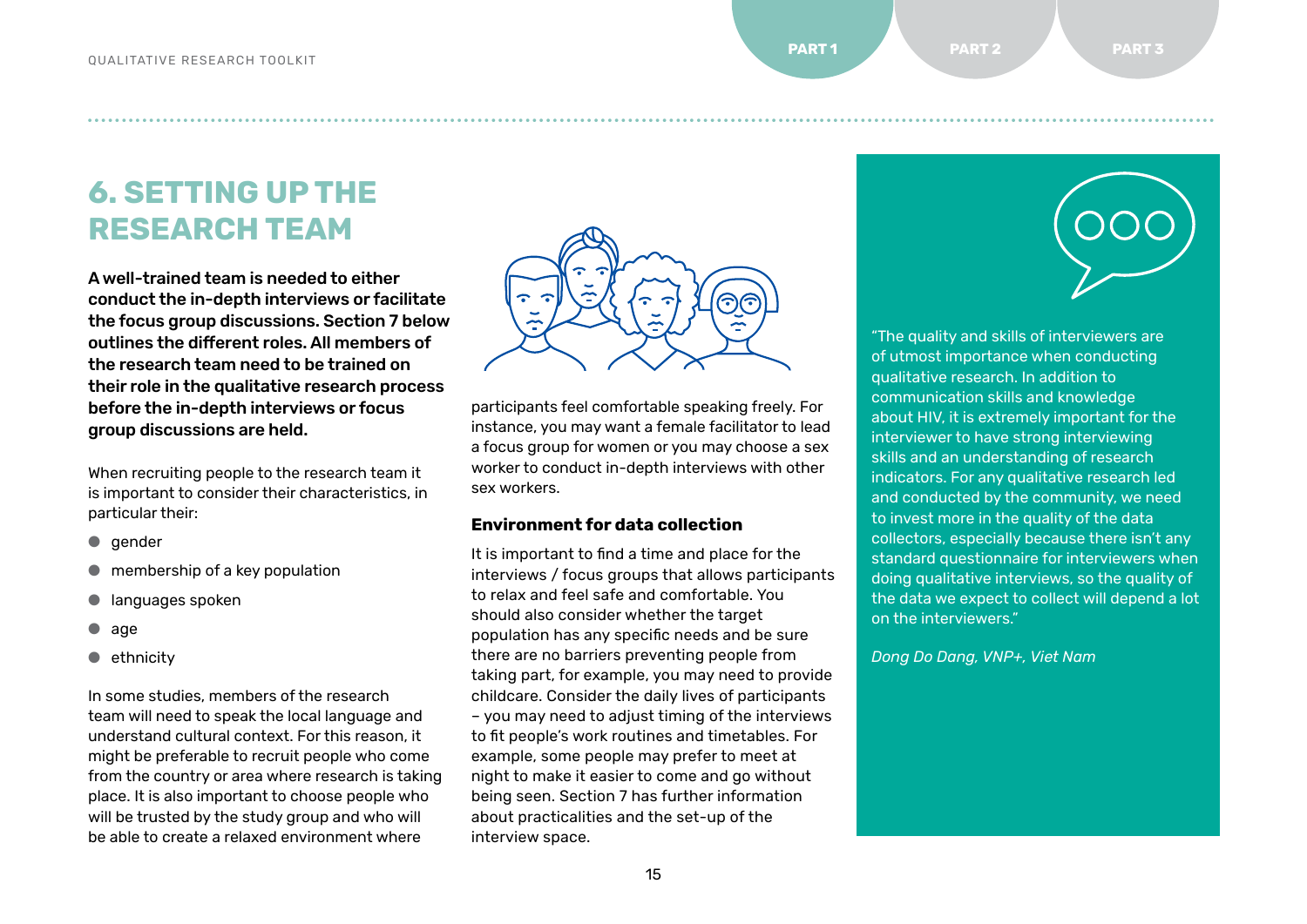**7.1 IN-DEPTH INTERVIEWS**

In-depth interviews provide an opportunity to build a relationship of trust between the participant and the interviewer. Each interview should take the shape of a conversation. It does not always need to be fully structured, but the interviewer should still follow the interview guide.

| <b>Preparing for the interviews</b>                                                                            |
|----------------------------------------------------------------------------------------------------------------|
| This table shows the three types of interviews                                                                 |
| and a decision of the contractor and a benefit of the contractor of the contractor of the contractor of the co |

you can choose from. Your choice will depend on the aim of the research. When researching a new topic or trying to gain an in-depth understanding of the topic, a less structured approach is best. To understand people's experiences of lived stigma and discrimination, we recommend using semistructured interviews as this allows for some level of comparison, but also leaves room to probe more deeply and to hear about an individual's experiences.

#### **Developing an interview guide**

Once the type of interview is chosen, an interview guide should be written to help the interviewer organise their thoughts and keep the interview on track. The guide should include a header to record essential information including the date,

| <b>Type</b>                                      | <b>Description</b>                                                                                                                                                           | <b>Advantages</b>                                                | <b>Disadvantages</b>                                                                                                                                  |
|--------------------------------------------------|------------------------------------------------------------------------------------------------------------------------------------------------------------------------------|------------------------------------------------------------------|-------------------------------------------------------------------------------------------------------------------------------------------------------|
| <b>Structured interview</b>                      | Questions are fixed.<br>pre-determined and<br>asked in the same<br>order.                                                                                                    | Comparable data<br>Less time<br>consuming                        | Provides less freedom<br>to explore experiences<br>in depth<br>Does not allow people<br>to speak freely as they<br>would in a more natural<br>setting |
| Semi-structured<br>interview                     | There is a list of<br>questions to cover,<br>but there is flexibility<br>to rephrase them to<br>suit the understanding<br>and vocabulary of the<br>respondent.               | Similar data can be<br>gathered from all<br>respondents          | As above                                                                                                                                              |
| Unstructured/<br>narrative/in-depth<br>interview | The interviewer has a<br>broad topic guide with<br>a list of questions and<br>subjects to cover but<br>the conversation is<br>guided by the priorities<br>of the respondent. | Useful to draw out the<br>views and priorities of<br>respondents | Time consuming<br>Risk of "drifting<br>away" from the<br>main topic                                                                                   |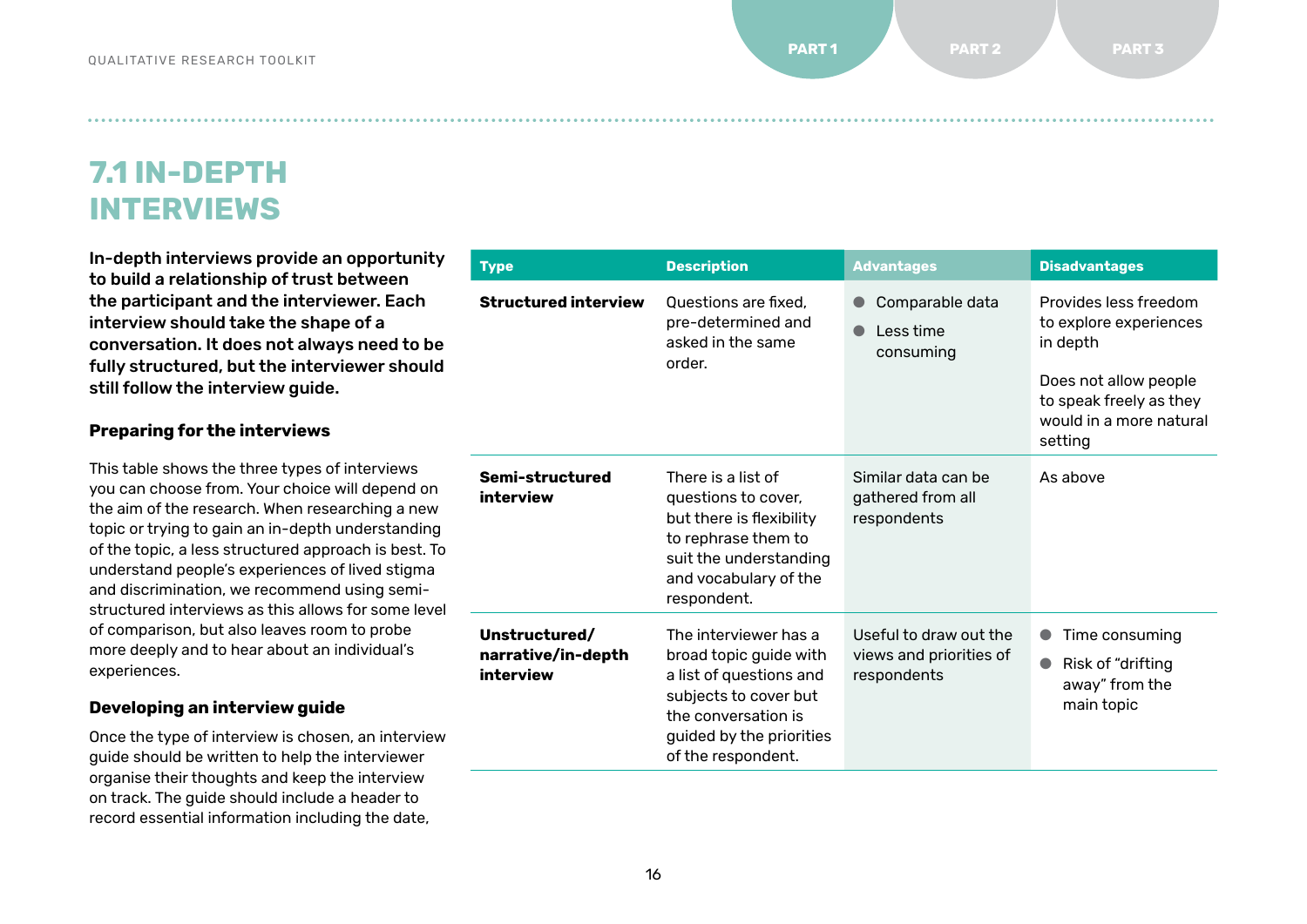time, location, interviewer name, and interviewee name. The interview questions can follow this section, with enough space in between them for the interviewer to take notes. These questions may vary depending on the stakeholder or type of interview being conducted. At the end there should be a section with closing comments to prompt the interviewer to thank the participant for their time and to provide follow-up information if necessary. An in-depth [interview](#page-27-0) guide is available to provide further guidance, see page 28.

The interview guide should be translated into local languages if necessary. Any translated documents should be tested to make sure they are accurate and effective.

#### **Conducting the interview**

The success of in-depth interviews depends on the interviewer building a relationship with the participant that allows them to speak frankly and feel safe and secure. The interviewer should create a comfortable environment where the participant can open up about their lived experiences. The interviewer will need to be aware of the participants feelings and if necessary, adapt to different emotions. Interviewers should also be encouraged to share their own experiences to make participants feel at ease and encourage

the participant to speak up. Interviewers should always use non-judgemental language, avoid technical language or jargon and adapt their body language to the conversation so that participants fully understand the that questions asked and are able to respond.

● ● ● ● ● ● ● ● ● ● ● ● ● ● ● ● ● ● ● ● ● ● ● ● ● ● ● ● ● ● ● ● ● ● ● ● ● ● ● ● ● ● ● ● ● ● ● ● ● ● ● ● ● ● ● ● ● ● ● ● ● ● ● ● ● ● ● ● ● ● ● ● ● ● ● ● ● ● ● ● ● ● ● ● ● ● ● ● ● ● ● ● ● ● ● ● ● ● ● ● ● ● ● ● ● ● ● ● ● ● ● ● ● ● ● ● ● ● ● ● ● ● ● ● ● ● ● ● ● ● ● ● ● ● ● ● ● ● ● ● ● ● ● ● ● ● ● ● ● ● ● ● ● ● ● ● ● ● ● ● ● ● ● ● ●

#### **Practicalities**

A safe and private location should be chosen for the interviews. Somewhere that is not associated with HIV and where participants can be protected from onlookers and passers-by. If the budget allows, it may help if interviews are held in a location away from the participant's home village or city.

The venue will need toilet facilities and a separate room for the interview with two comfortable chairs, a table and some refreshments for the participant. The interviewer should have either a voice recorder or a notebook and a pen to take notes during the interview. Immediately following the interview is the best time for the interviewer to summarise the key data, while the interview is still fresh in their mind. Some of the information provided during interviews may need to be verified and it is useful to have the participant's contact details in case there are any future queries.

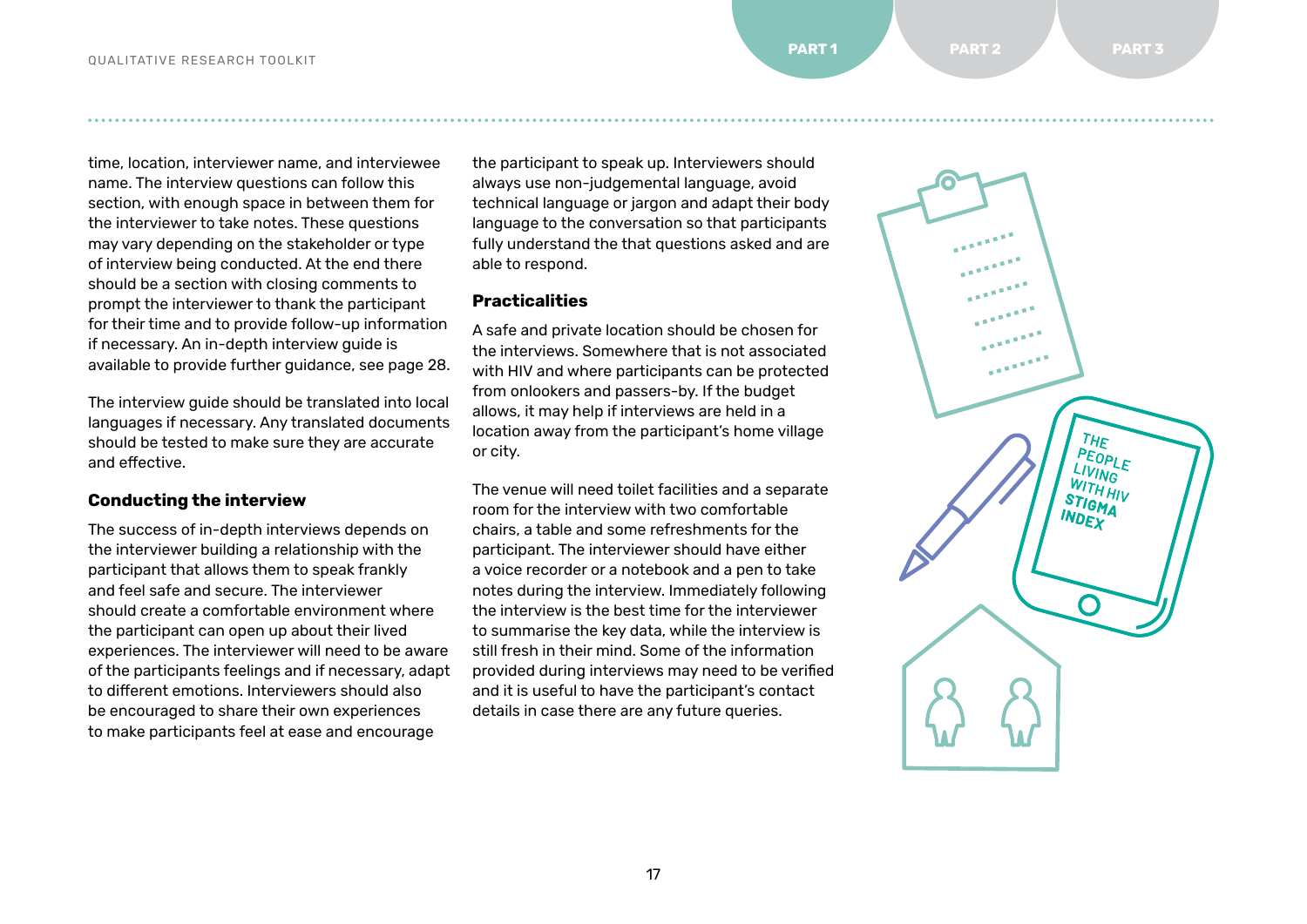# **7.2 FOCUS GROUP DISCUSSIONS**

#### **Preparing the focus group guide**

Each focus group involves gathering a group of people together to discuss certain issues, with guidance from a facilitator. A focus group guide needs to be developed for each focus group. These guides should list the questions or issues to be explored and organise the topics into a structure for the facilitator to follow. The questions should be open-ended and non-leading so that they encourage conversation.

Some tips for developing topic guides:

- Start the discussion with an introduction where you assure participants of confidentiality and remind them about the aims of the research, length of the focus group and arrangements for data storage.
- You may want to introduce an ice-breaker exercise so that participants meet each other.
- If one person is dominating a discussion, you might want to break the pattern using phrases like these:
	- Has anyone else had this experience?
	- Thank you for contributing. Do other people feel as strongly?

The guides should be translated into local languages if necessary and the translation tested for accuracy. A focus group [discussion](#page-29-0) quide is available to support you, see page 30.

#### **Setting up the research team**

Each focus group will need a facilitator and a note taker who may also record the discussion, if necessary, make sure the equipment is working, meet and greet participants and organise refreshments. Sometimes these roles may be shared between more than one person.

It is important to choose the right facilitator to moderate focus group discussions, someone with the following characteristics:

- Excellent interpersonal skills to run discussions
- Ability to inspire confidence in others
- A good judge and interpreter of group dynamics
- Empathetic but not judgemental
- Ability to make participants feel respected
- Ability to keep the discussion focused without driving it

#### **Conducting the focus group discussions**

Each focus group should include between 6 and 10 participants and last for approximately 1-2 hours. If the focus group is going to be recorded, all recording equipment (video or audio) should be checked in advance and permission needs to be obtained from participants. This can be done using the [informed consent form](https://www.dropbox.com/s/hcxho2ug6gl6oo3/Template%20Informed%20Consent%20Form_EN.docx?dl=0).

Usually, the discussion begins with the facilitator explaining the purpose of the focus group and any ground rules. The facilitator should then follow the focus group guide and bring up different topics. At the end of the discussion, the facilitator should thank everyone for participating and ask for closing statements. The note taker is responsible for keeping detailed notes, including recording what individuals say and any important non-verbal gestures.

#### **Practicalities**

The research team will need to prepare the venue. This includes setting up the furniture in a way that makes sure there are no barriers to communication and everyone can see each other, perhaps in a circle. They may also need to provide some refreshments and if possible, a secure, outside space for people who want to smoke. You may need to buy some specific equipment such as recording equipment, flip charts and markers and any materials needed for the icebreaker or other exercises.

As outlined in section 6, the venue must be secure, making it possible to respect participants' confidentiality. You should be sure to record all the participants' contact details in case you have any future queries.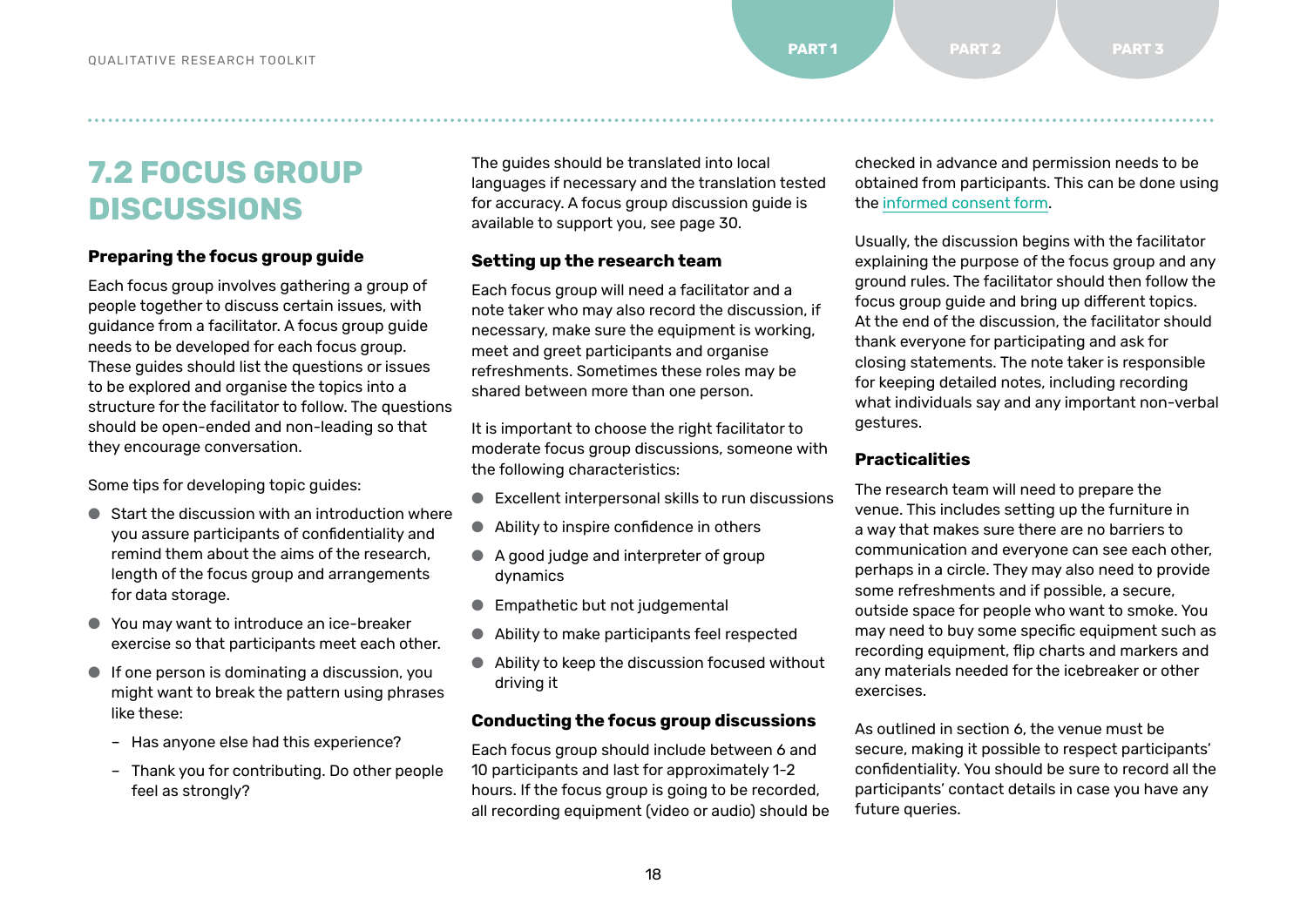# **8. ANALYSING QUALITATIVE DATA**

Although qualitative studies usually have a small sample size that may not represent the general population, the data they generate can still lead to deeper understanding and give useful insight into particular parts of the populations, such as different key populations.

In qualitative research, analysis should happen throughout the data collection process so that the research team can see what themes are emerging and assess when saturation point is reached and the study can be completed (see section 4). By continually analysing the data it is possible to see new theories emerge, suggest collecting new data or refine the topic guide.

After each interview or focus group, the interviewer / note taker should write up some general reflections, the main topics discussed and any new topics that came up. They should also write up the interview / discussion either as a word-for-word (verbatim) transcript, field notes, and / or a simplified summary. For verbatim transcripts, every element of language should be noted – breaks, hesitations, and figures of speech specific to the participant(s) – so that the transcript is accurate. To protect participants'

confidentiality, transcripts and field notes must not contain any names, just the codes or references.

● ● ● ● ● ● ● ● ● ● ● ● ● ● ● ● ● ● ● ● ● ● ● ● ● ● ● ● ● ● ● ● ● ● ● ● ● ● ● ● ● ● ● ● ● ● ● ● ● ● ● ● ● ● ● ● ● ● ● ● ● ● ● ● ● ● ● ● ● ● ● ● ● ● ● ● ● ● ● ● ● ● ● ● ● ● ● ● ● ● ● ● ● ● ● ● ● ● ● ● ● ● ● ● ● ● ● ● ● ● ● ● ● ● ● ● ● ● ● ● ● ● ● ● ● ● ● ● ● ● ● ● ● ● ● ● ● ● ● ● ● ● ● ● ● ● ● ● ● ● ● ● ● ● ● ● ● ● ● ● ● ● ● ● ●

The aim is to then analyse the data collected in the interviews and focus groups by grouping the participants' experiences, opinions and feelings into themes. This type of thematic analysis is ideal for the Stigma Index, as it organises data into themes and sub-themes following a preagreed framework making it possible to identify any issues that commonly emerge in interviews / discussions. How the framework is created will depend on what data is already available. For example, there may be data from a previous Stigma Index, other studies, scientific articles, publications etc. that can give an idea of the types of themes that are likely to emerge. Although it is not essential, conducting some form of a literature review of this data is a helpful starting point. Having a pre-agreed framework also makes it easier to check whether the themes that emerge during the interviews / discussions match the themes that are described in the literature review, and whether there are any areas missing.

As the data is collected, and patterns of key themes emerge, it is useful to translate the themes into codes, making it possible to measure how often themes and patterns occur. This analysis can be done using Word or Excel or using specialist analysis software such as ATLAS.ti or NVivo.

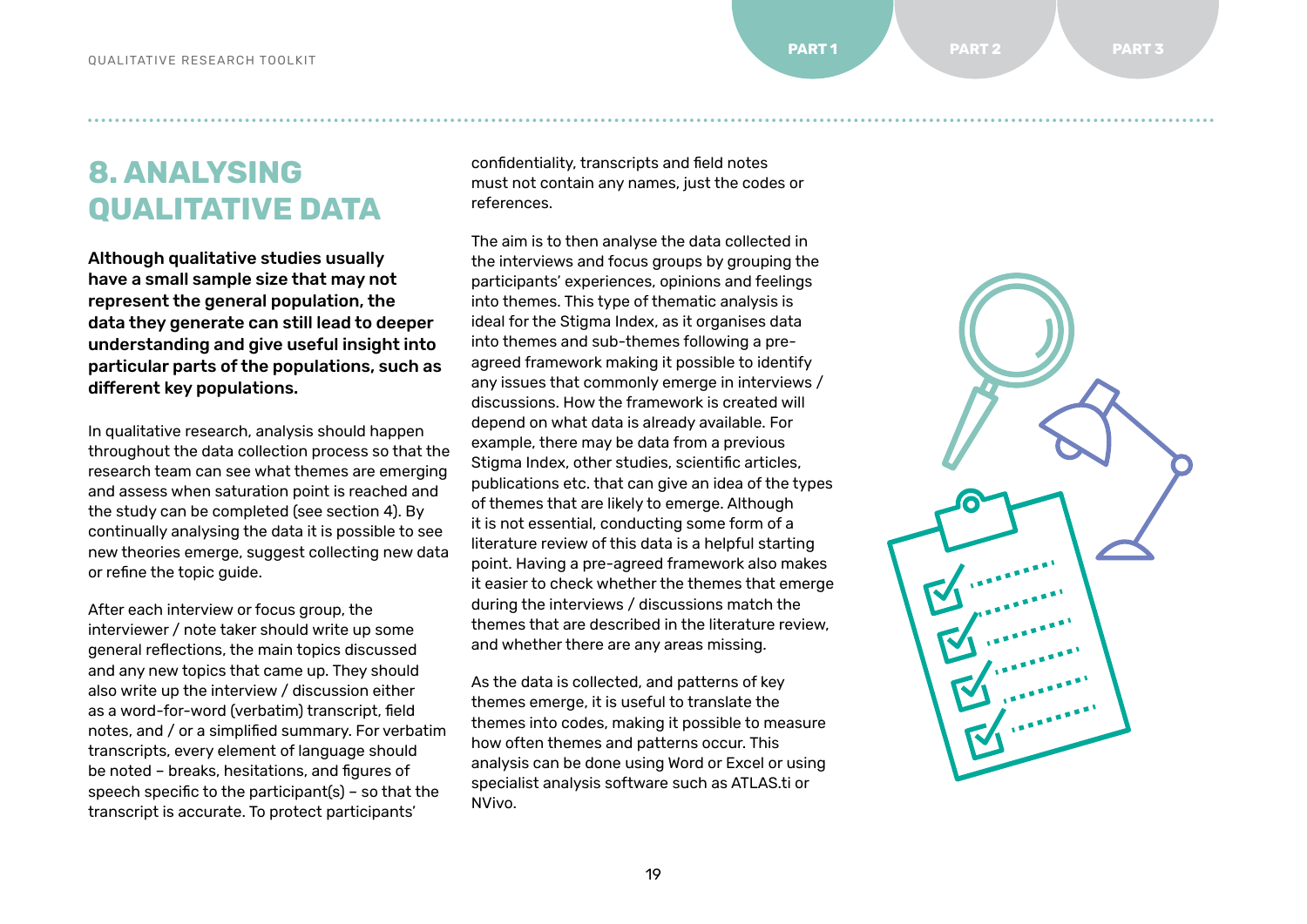There are three stages to the thematic analysis:

**1. Initial coding:** This involves changing the raw data into codes by giving labels to parts of the text that reflect key ideas. It is a repetitive process where the researcher repeatedly marks up the text to refine the coding.

A list of codes related to the research question is developed before data collection begins – this list of codes can come from the literature review. In the example in the table, these codes are used:

Code 1: Fear of stigma

Code 2: Parental acceptance

Code 3: Parental rejection

Code 4: Lack of financial resources

The table shows two examples of how codes could be applied.

| <b>Question</b>                                                                           | <b>Response</b>                                                                                                                                                                                                                                                                                                                                                                                                                                                                                                                                                                                                                                                           | <b>Code</b>                           |
|-------------------------------------------------------------------------------------------|---------------------------------------------------------------------------------------------------------------------------------------------------------------------------------------------------------------------------------------------------------------------------------------------------------------------------------------------------------------------------------------------------------------------------------------------------------------------------------------------------------------------------------------------------------------------------------------------------------------------------------------------------------------------------|---------------------------------------|
| 1. Has anything<br>prevented you<br>from seeking<br><b>HIV treatment?</b><br>If so, what? | Person A. Once, we had a distant family staying with us for a week.<br>As I am the head of the family, I was not capable to attend my<br>medical appointment. I could not reveal to my distant family that I<br>require medical help, so I preferred to miss the appointment. I was<br>too scared my distant family would gossip about me and cause me<br>trouble with other family members.                                                                                                                                                                                                                                                                              | 1.<br>[Fear of stigma]                |
|                                                                                           | Person B. There was a period of my life when I didn't have enough<br>money to support myself. I was already on ARVs, but my doctor<br>asked me to come for the check-up. Since I didn't have enough<br>money to take the bus to the city, I ended up not going. Luckily,<br>the pharmacist in our village knows me and agreed to give me<br>my medication without the prescription so I could continue the<br>treatment. Once I found additional source of income. I was able to<br>see my doctor.                                                                                                                                                                        | 4.<br>[Lack of financial<br>resources |
| 2. What have                                                                              | Person A. I am a single child; thus, I was really scared to come out<br>to my dad. I was really scared of rejection and loneliness. Thank<br>God, my dad was very empathetic and open. He didn't ask me why<br>and how. He accepted me the way I am as I am his only child and he<br>doesn't want to lose me. I felt so relieved.                                                                                                                                                                                                                                                                                                                                         | 3.<br><b>[Parental</b><br>acceptance] |
| been your<br>experiences<br>with disclosing<br>your HIV status<br>to family<br>members?   | Person B. I come from a traditional family in a rural area. I have<br>never thought about revealing my HIV status to my family; however,<br>I have been blackmailed by a nurse in my health facility that if I do<br>not tell my family about my HIV status, she would do so. I didn't have<br>anything to lose at this point. I approached my mum, as I hoped she<br>would be understandable and accept me as I am, but I was wrong.<br>My mum totally betrayed me and ran to my father to tell him that I<br>brought shame on the whole family. My parents always associated<br>HIV infection with prohibited activities. In the end, I had to leave my<br>family home. | 2.<br><b>[Parental</b><br>rejection]  |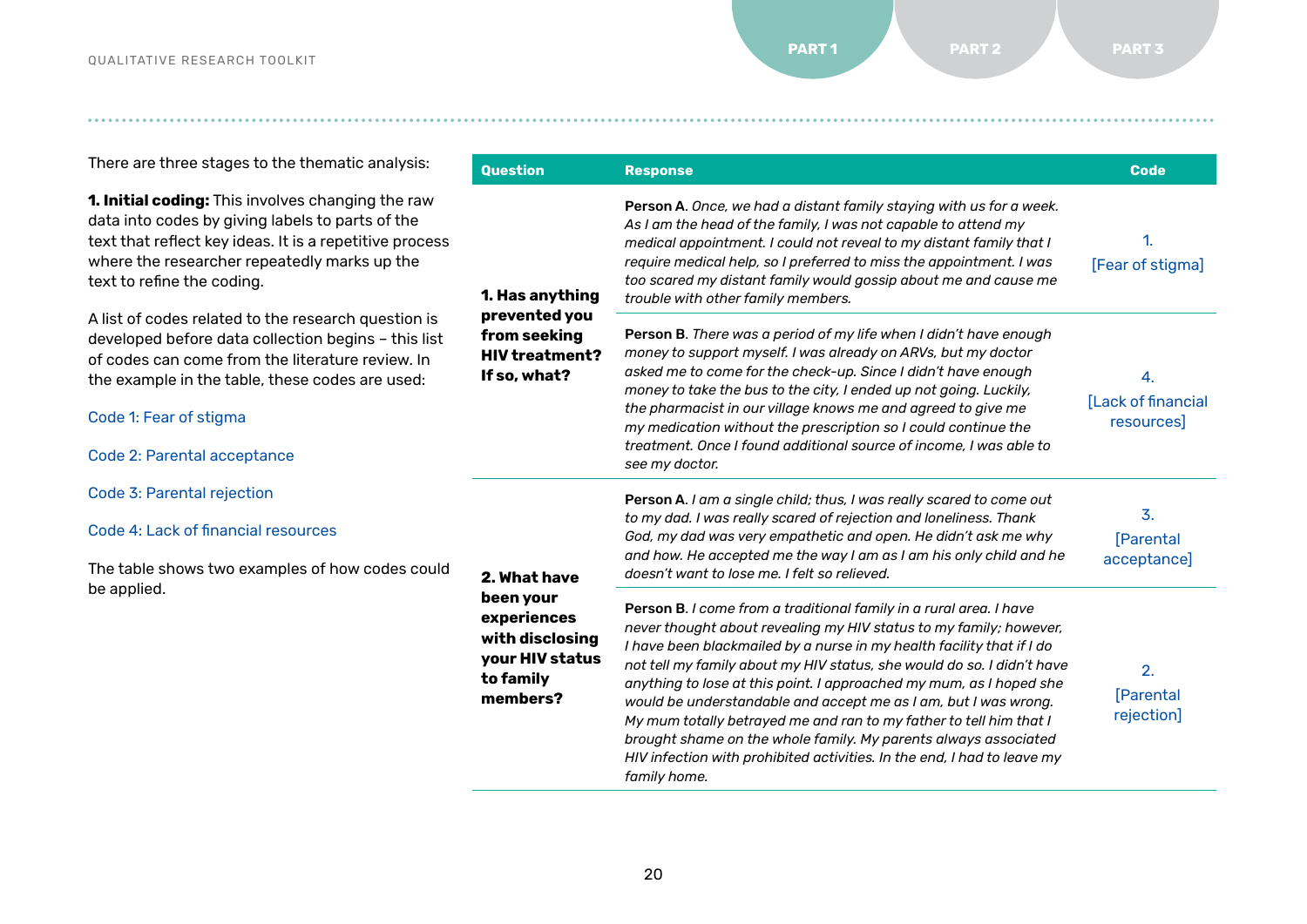**2. Categorisation:** Codes are classified into subthemes, themes, and general categories making it possible to connect the codes, find patterns, and interpret the data. Each of the codes should be named, it is also useful to provide a definition and description of the code so it is easy to assign text to the code.

The diagram shows an example of categorisation.

**3. Coding:** As new data is added from later interviews / discussions, the established codes may need to be adapted – the system needs to be flexible so that new categories and subcategories can be included and any categories that overlap or where there is duplication can be removed. The key headings from your coding scheme may be used to form the sections of your report.

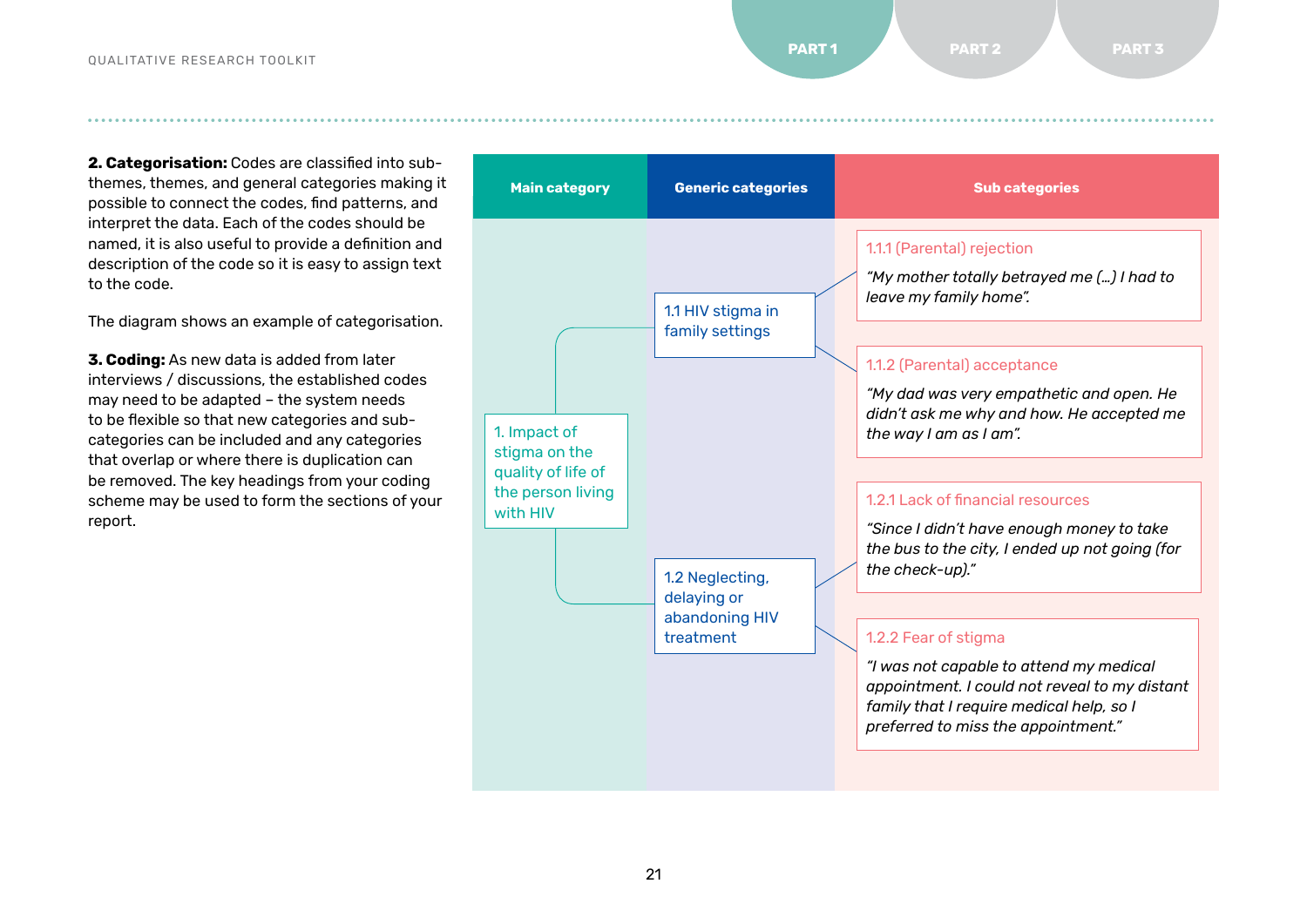# **9. REPORTING**

Once the data has been collected and analysed the findings need to be written up. Remember, the research team will also have the quantitative data from the Stigma Index research. The findings from both sets of data should be combined to make up the final Stigma Index report.

The methodology section of the report should explain the reason for using a mixed-method approach and describe both the qualitative and quantitative methodologies that were followed. It should also include the reasons for choosing the themes for the focus group discussions and the in-depth interviews. The section of the report that analyses the findings should include analysis of both sets of data – quantitative and qualitative. If possible, both should be analysed together under each different themes. For data that requires specific attention (for instance if the qualitative study had a specific focus on a certain population or region) a separate section can be added to the report.

The results section should begin with the quantitative findings from the main Stigma Index tool – the questionnaire – and then present the qualitative findings. The qualitative results section should describe the themes and trends that came out of the qualitative research. Quotes from the qualitative research can be used to illustrate the findings but it is important that these quotes never contain any information that could potentially reveal the identity of a participant. You may want to use a quote to provide a concrete example of a theme that came up many times or alternatively, to highlight unique experiences, emphasising that while most people have a certain experience, it is not the same for everyone.

● ● ● ● ● ● ● ● ● ● ● ● ● ● ● ● ● ● ● ● ● ● ● ● ● ● ● ● ● ● ● ● ● ● ● ● ● ● ● ● ● ● ● ● ● ● ● ● ● ● ● ● ● ● ● ● ● ● ● ● ● ● ● ● ● ● ● ● ● ● ● ● ● ● ● ● ● ● ● ● ● ● ● ● ● ● ● ● ● ● ● ● ● ● ● ● ● ● ● ● ● ● ● ● ● ● ● ● ● ● ● ● ● ● ● ● ● ● ● ● ● ● ● ● ● ● ● ● ● ● ● ● ● ● ● ● ● ● ● ● ● ● ● ● ● ● ● ● ● ● ● ● ● ● ● ● ● ● ● ● ● ● ● ● ●

The report should finish with a recommendations section, to provide concrete recommendations based on the evidence gathered by the study. This is critical so that the evidence you have gathered can be used to advocate for improved practices, policies or laws and to reduce stigma and discrimination.

Click here to download a final report [template.](https://www.dropbox.com/s/fo70djzkxihtxt2/Final%20Report%20Template_EN.docx?dl=0)

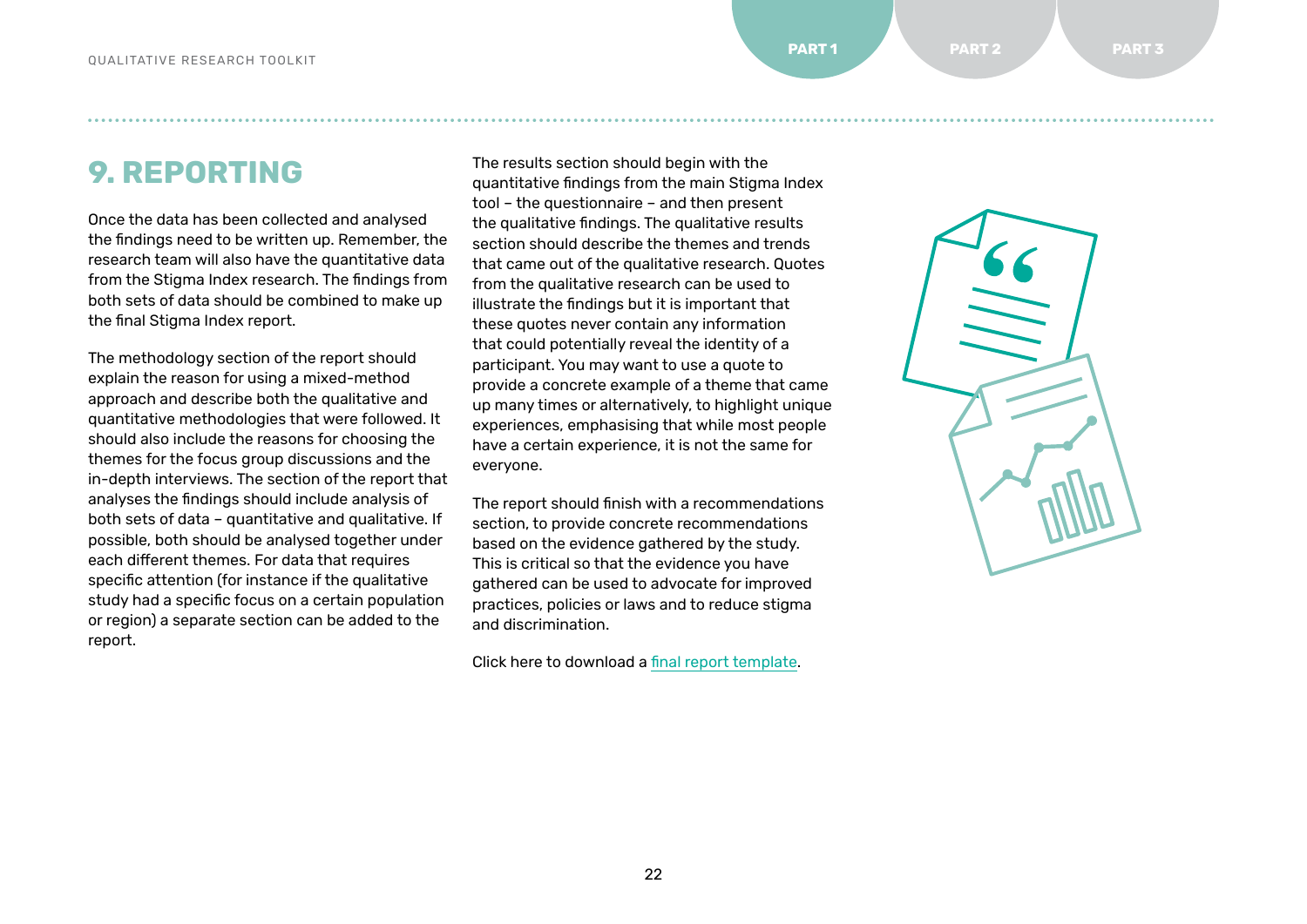<span id="page-22-0"></span>**PART 2: USING QUALITATIVE DATA FOR ADVOCACY**

About the process Presenting the findings Briefing papers Face-to-face testimonies Broadcast media Opinion-editorial articles Social media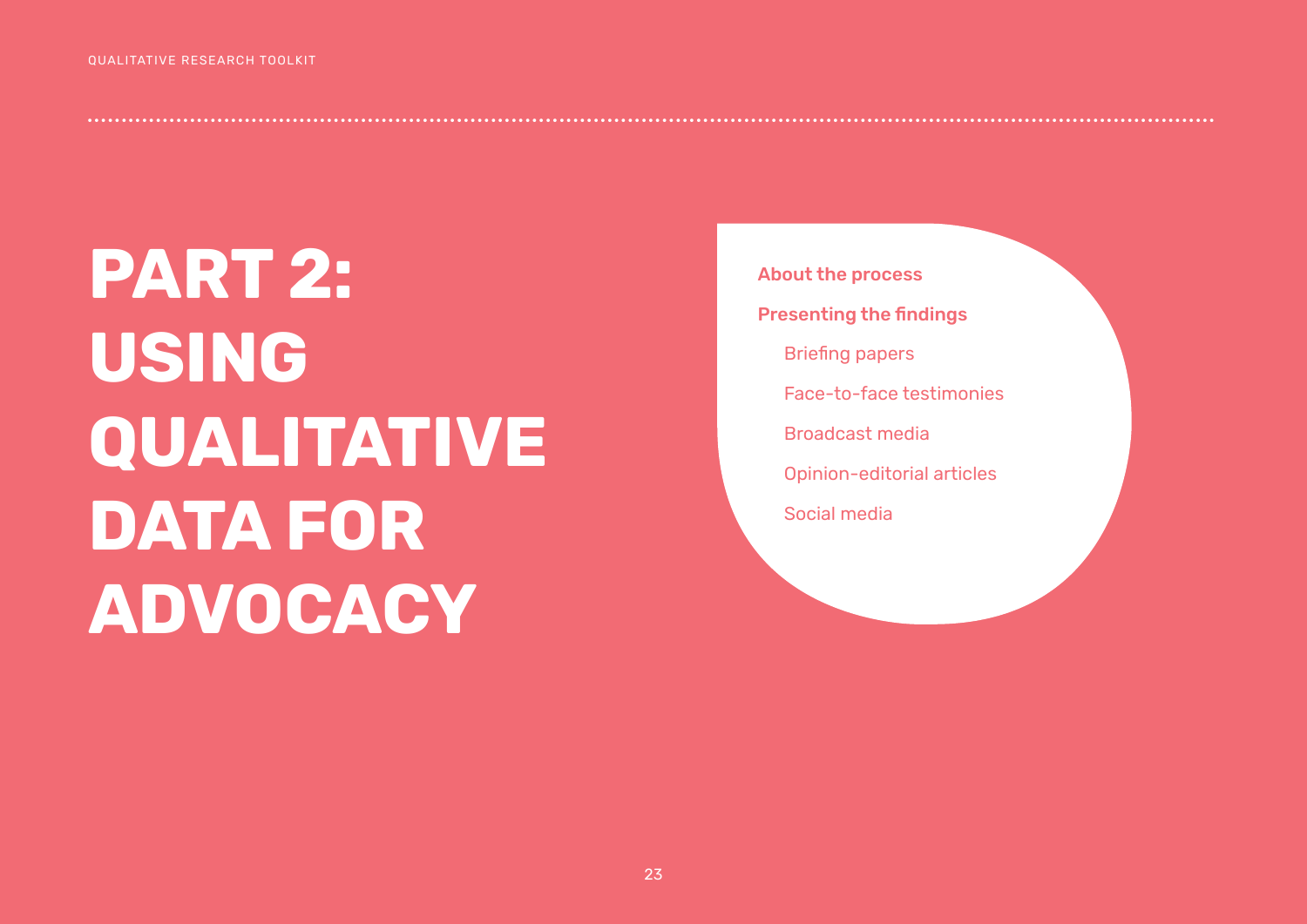**About the process**

Qualitative data can be a powerful advocacy tool, providing vital context and illustrating the lived experience of people living with HIV in a way that can deepen our understanding of experiences of stigma and discrimination. Quotes and stories lift the data off the page, making the links with real people. Good qualitative data gained from in-depth interviews and focus group discussions strengthens the Stigma Index findings and creates added opportunities to inform, educate and persuade key audiences from government officials to healthcare providers.

To make the most of the qualitative data, an advocacy strategy should be drawn up with clear advocacy goals and target audiences. Your advocacy strategy will need to focus on the recommendations that you make in the report summarising the findings from both the quantitative and qualitative Stigma Index research. You may not have the time and resources to actively campaign on all the recommendations so you will need to decide where to focus your energies and think about what change you can realistically hope to achieve. See adjacent graphic for the key steps to follow – an [advocacy](https://www.dropbox.com/s/38zylfphzoubo0j/Advocacy%20Toolkit_web_EN.pdf?dl=0) toolkit is available to download with more detail to guide you through this process.



● ● ● ● ● ● ● ● ● ● ● ● ● ● ● ● ● ● ● ● ● ● ● ● ● ● ● ● ● ● ● ● ● ● ● ● ● ● ● ● ● ● ● ● ● ● ● ● ● ● ● ● ● ● ● ● ● ● ● ● ● ● ● ● ● ● ● ● ● ● ● ● ● ● ● ● ● ● ● ● ● ● ● ● ● ● ● ● ● ● ● ● ● ● ● ● ● ● ● ● ● ● ● ● ● ● ● ● ● ● ● ● ● ● ● ● ● ● ● ● ● ● ● ● ● ● ● ● ● ● ● ● ● ● ● ● ● ● ● ● ● ● ● ● ● ● ● ● ● ● ● ● ● ● ● ● ● ● ● ● ● ● ● ● ●

## **Review**

What needs to change?

#### **Convene**

What are the most urgent issues to address?

Who are your partners and allies?

### **Map**

What are the key opportunities, targets and goals?

#### **Plan**

What are the key dates, activities and costs?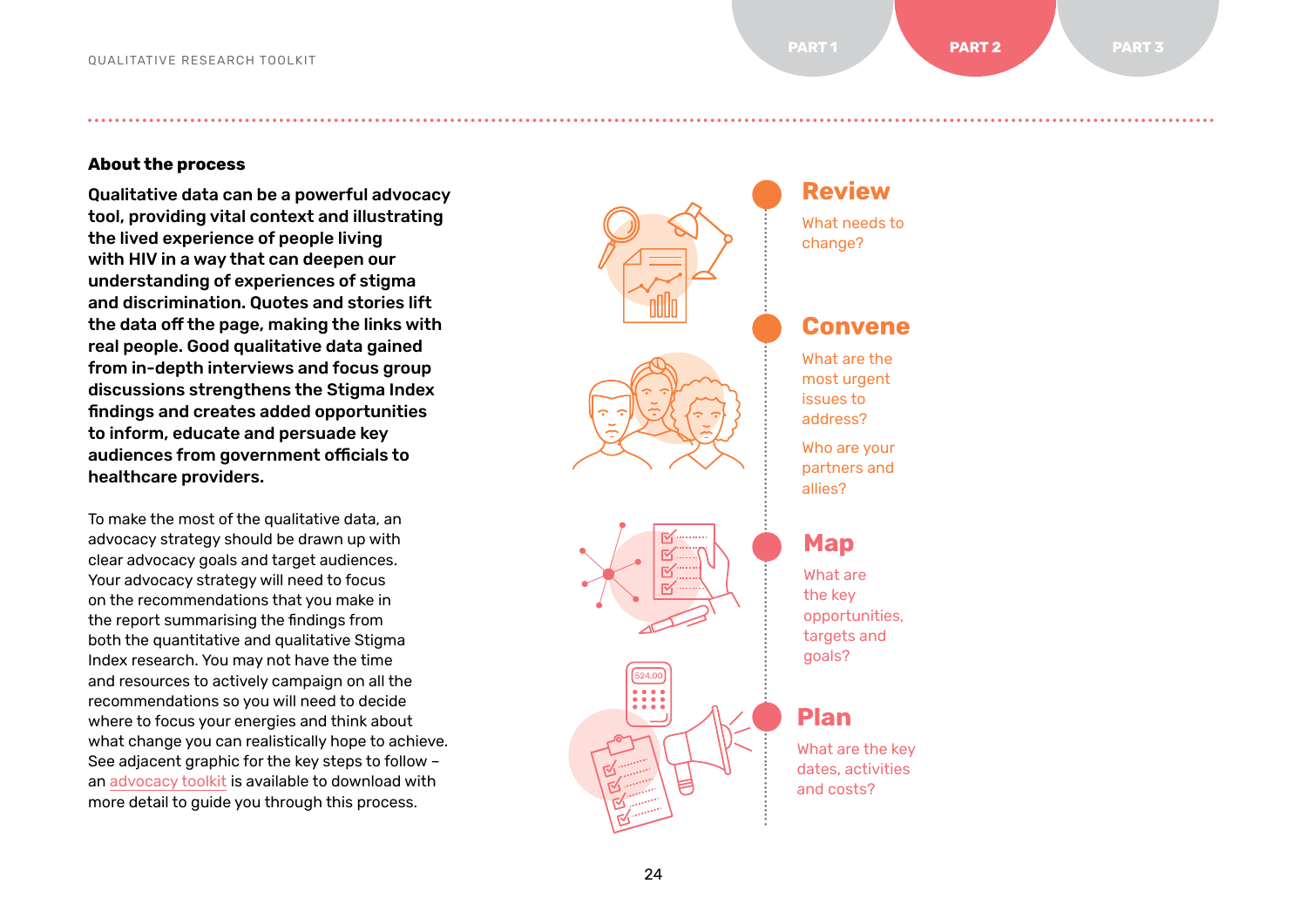**Presenting the findings**

Findings from qualitative research can be presented in many different ways for advocacy purposes. The advocacy strategy should outline how the data will be used with each audience and provide a plan to ensure that the key messages reach their targets and have the greatest possible impact. Decisions on how to present the qualitative data will depend on the country context. Below are a few examples:

#### Briefing papers

Specific findings from the Stigma Index can be used to develop a briefing paper that is designed to influence policy on a particular issue. For example, it could be about a key population (sex workers, young people etc.), certain geographical settings (a particular health facility or a city or region) or specific issue (such as experiences of forced sterilisation). A briefing paper could present research findings as evidence, outline how existing policies or regulations apply to the issue and make recommendations on what can

be done to improve the situation. Quantitative data is important to show the extent of the problem and qualitative data can



be used to add in quotes or short examples that illustrate the impact on real people's lives.

● ● ● ● ● ● ● ● ● ● ● ● ● ● ● ● ● ● ● ● ● ● ● ● ● ● ● ● ● ● ● ● ● ● ● ● ● ● ● ● ● ● ● ● ● ● ● ● ● ● ● ● ● ● ● ● ● ● ● ● ● ● ● ● ● ● ● ● ● ● ● ● ● ● ● ● ● ● ● ● ● ● ● ● ● ● ● ● ● ● ● ● ● ● ● ● ● ● ● ● ● ● ● ● ● ● ● ● ● ● ● ● ● ● ● ● ● ● ● ● ● ● ● ● ● ● ● ● ● ● ● ● ● ● ● ● ● ● ● ● ● ● ● ● ● ● ● ● ● ● ● ● ● ● ● ● ● ● ● ● ● ● ● ● ●

#### Face-to-face testimonies

It is always really powerful to hear about stigma and discrimination directly from the people affected by it. Many people do not want to talk in public about their experiences for all kinds of reasons, however, some people are comfortable sharing their experiences. If any of the research participants are willing to talk publicly then you could ask them to participate in some of your advocacy events – such as face-to-face lobbying meetings, or public community meetings. Their contribution can have a big impact, but it is very important that they are given clear information in advance about who they will be speaking to and what their role will be so that they know exactly what to expect.

#### Broadcast media

Personal testimonies can be a very useful way of increasing media attention – this again can help to ensure your findings and recommendations are heard more widely. The participants' experiences of stigma and discrimination can be shared through videos, television spots, radio programmes etc.

#### Opinion-editorial article

Networks of people living with HIV can use examples from the qualitative research as the basis for articles that they write and try to place with the media – in a newspaper, magazine, journal or online. This is a useful way of reaching out to a broader audience about HIV-related issues.

#### Social media

Most networks of people living with HIV have their own communication channels (Facebook page, Twitter account, website, blogs etc.). Mini case studies, quotes and examples from the qualitative research can be shared through these channels to raise awareness of the issues and to make the case for policy and programme change.

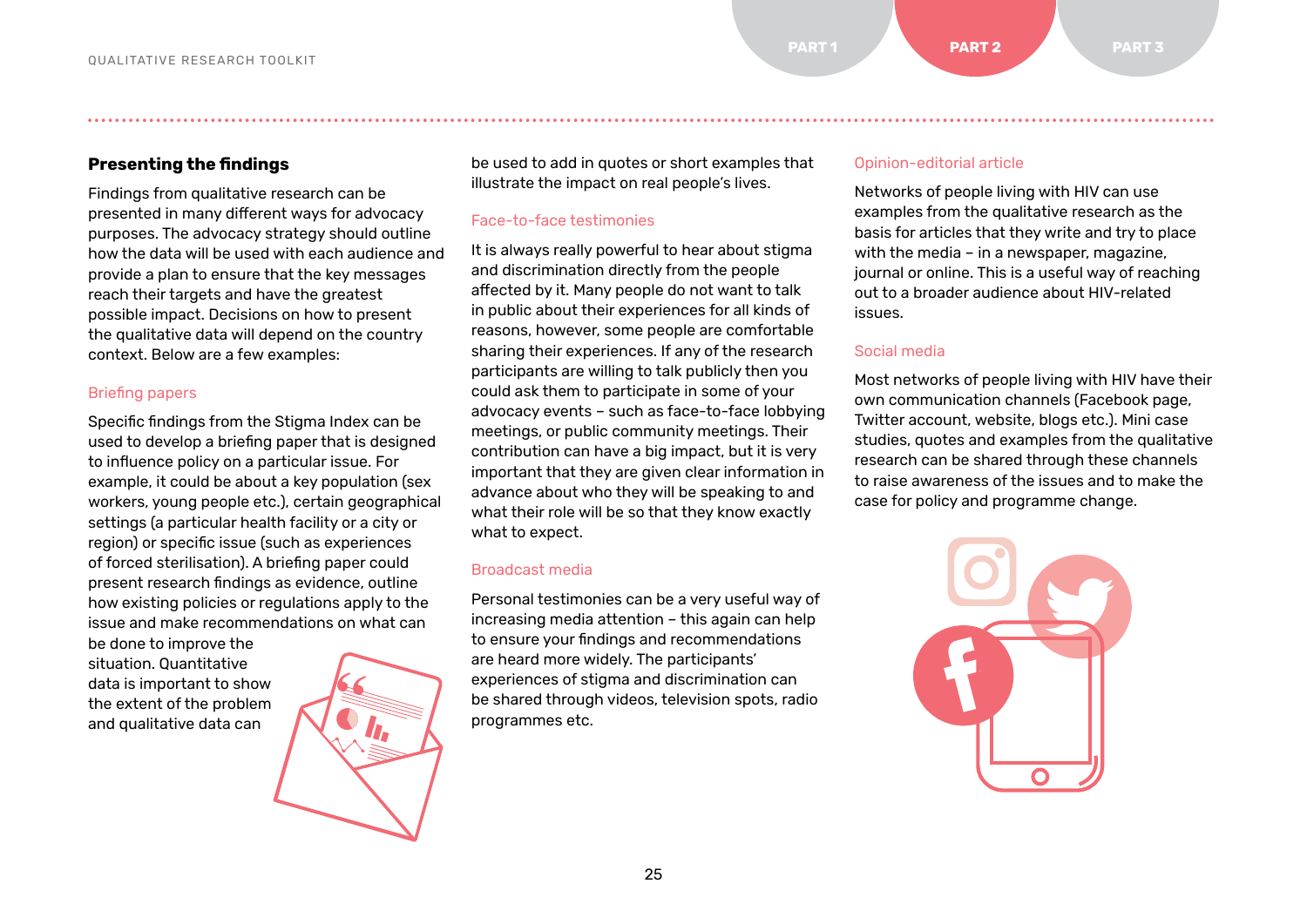# 6 G

## **CONCLUSION**

We hope this toolkit provides networks led by people living with HIV with the knowledge and confidence needed to complete qualitative research into stigma and discrimination in their country. We strongly believe that the People Living with HIV Stigma Index benefits from a "mixed method" approach with both quantitative and qualitative research undertaken so that the findings contribute not just data but a greater understanding of the lived experiences of people living with HIV.

The research process has been designed to empower communities of people living with HIV and we hope the research findings will be used to make policies and programmes more effective at eliminating the stigma and discrimination experienced by people living with HIV in all their diversity.



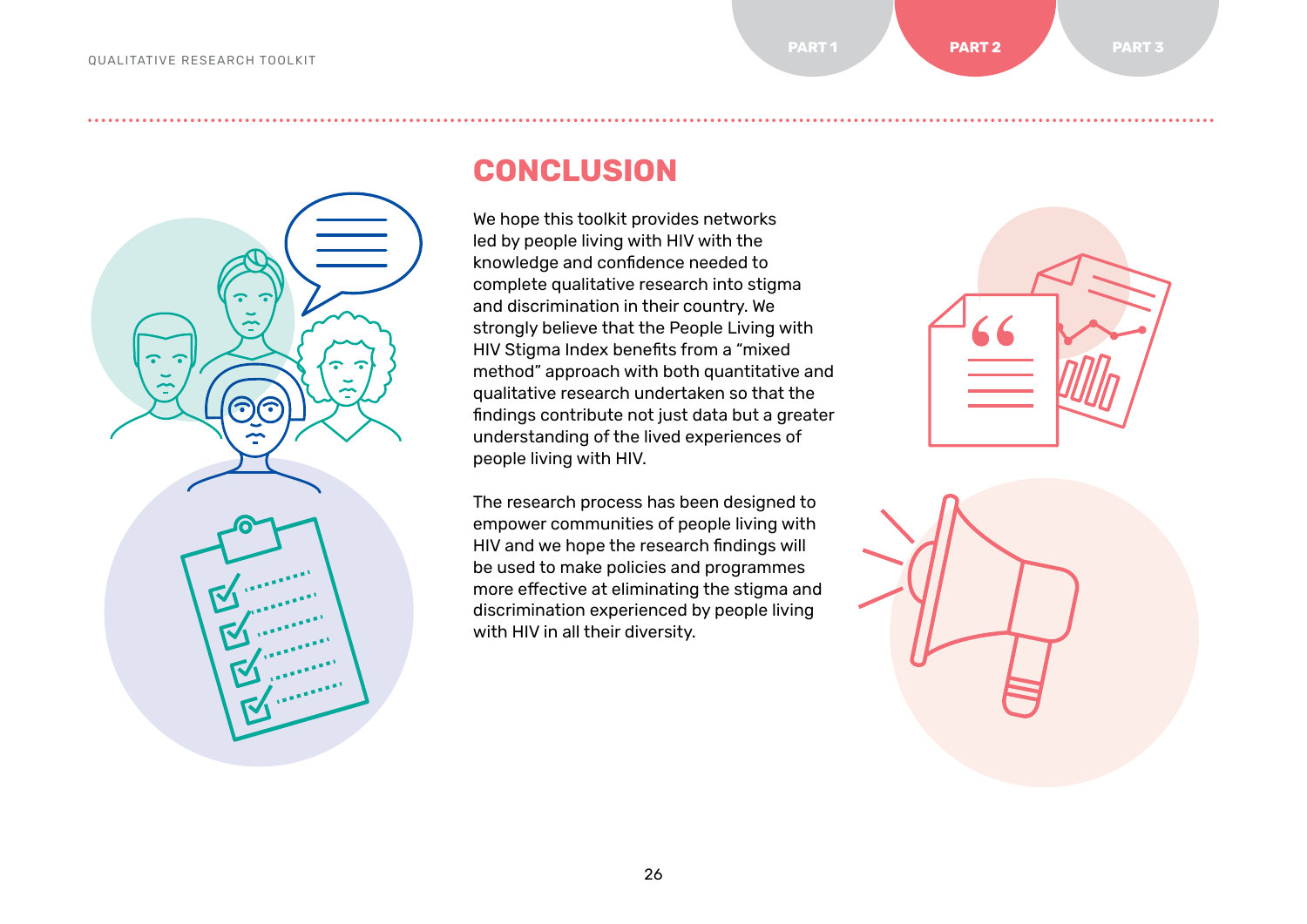# <span id="page-26-0"></span>**PART 3: TEMPLATES AND TOOLS**

- A. [Workplan and budget guide](https://www.dropbox.com/s/tqo3alttdtodo6f/Workplan%20and%20Budget%20Guide_EN.xlsx?dl=0)
- B. Template: I[nformed consent form](https://www.dropbox.com/s/hcxho2ug6gl6oo3/Template%20Informed%20Consent%20Form_EN.docx?dl=0) (quantitative) – can be adapted to fit the qualitative research needs
- C. In-depth interview guide
- D. Focus group discussion guide
- E. [Final report template](https://www.dropbox.com/s/fo70djzkxihtxt2/Final%20Report%20Template_EN.docx?dl=0)
- F. [Advocacy toolkit](https://www.dropbox.com/s/38zylfphzoubo0j/Advocacy%20Toolkit_web_EN.pdf?dl=0)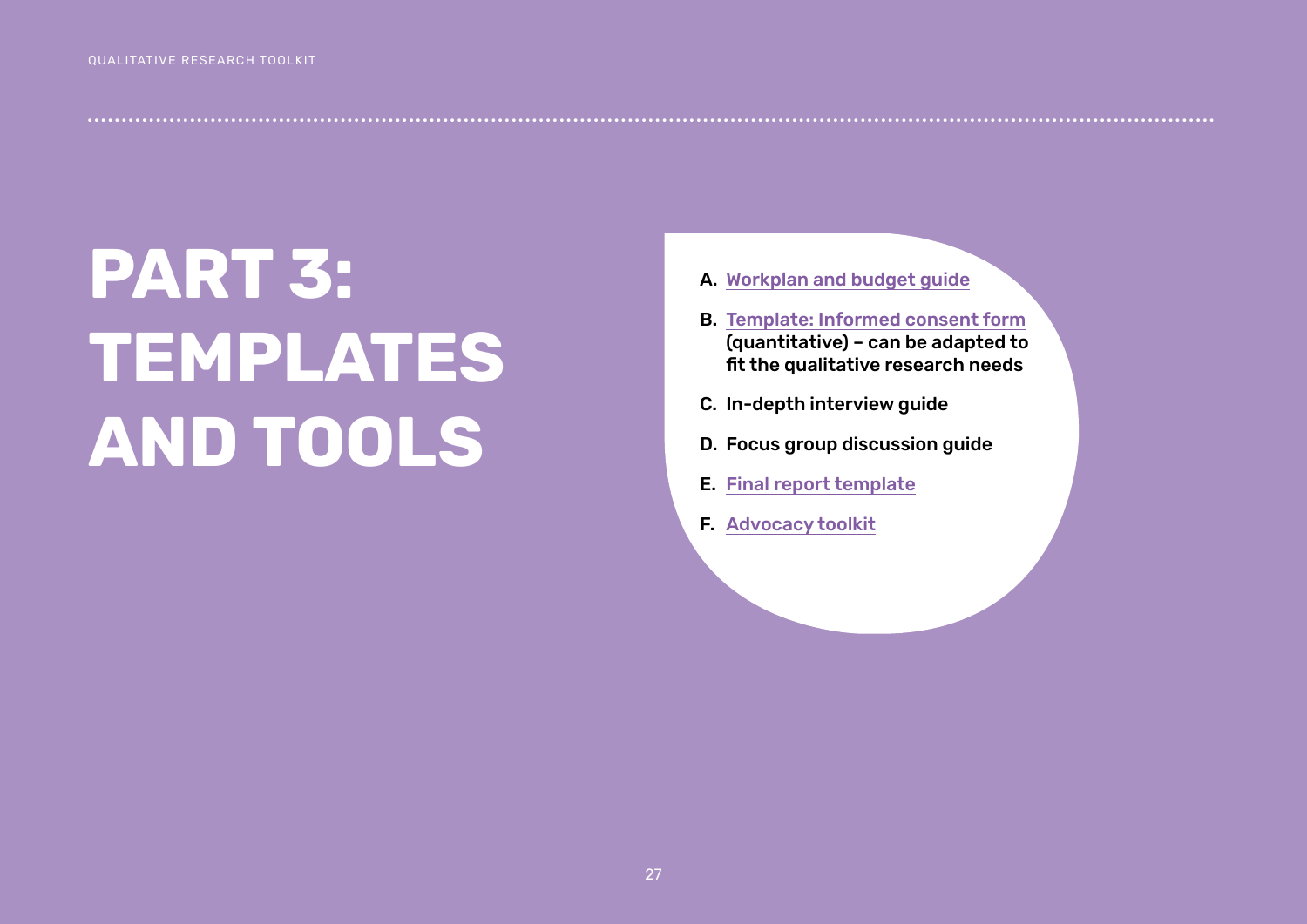**C. IN-DEPTH INTERVIEW GUIDE**

This guide to in-depth interviews is designed for researchers studying the stigma and discrimination experienced by people living with HIV in their everyday lives. It should be adapted to local circumstances and priorities.



#### **Introduction**

At the beginning, make sure you discuss each of these areas with the participant:

<span id="page-27-0"></span>● ● ● ● ● ● ● ● ● ● ● ● ● ● ● ● ● ● ● ● ● ● ● ● ● ● ● ● ● ● ● ● ● ● ● ● ● ● ● ● ● ● ● ● ● ● ● ● ● ● ● ● ● ● ● ● ● ● ● ● ● ● ● ● ● ● ● ● ● ● ● ● ● ● ● ● ● ● ● ● ● ● ● ● ● ● ● ● ● ● ● ● ● ● ● ● ● ● ● ● ● ● ● ● ● ● ● ● ● ● ● ● ● ● ● ● ● ● ● ● ● ● ● ● ● ● ● ● ● ● ● ● ● ● ● ● ● ● ● ● ● ● ● ● ● ● ● ● ● ● ● ● ● ● ● ● ● ● ● ● ● ● ● ● ●

● Thank them for participating.

- Explain what the interview will involve. Let them know that you have some set questions to ask and give them an idea of how long the interview will last.
- Explain the context. This interview is part of a larger Stigma Index study where a number of people living with HIV have responded to a questionnaire about their experiences of living with HIV within family, community and health settings as well as disclosure and stigma experienced for reasons other than HIV status.
- Outline why you are conducting in-depth interviews.
- Tell them why you will be recording the interview.
- Reassure them that their responses will be confidential and explain that anything they say will only be used anonymously.
- Give them an opportunity to ask questions.
- Make sure you obtain their informed consent before you begin.

Here is an example of what you can say;

"Hello and thank you for taking the time to take part in this research project. My name is \_\_\_\_\_\_\_\_\_\_\_\_\_\_\_ and I would like to talk to you about your experiences as someone living with HIV.

This interview should take mins/ hours and will be recorded. This is to make sure that I don't miss any of your thoughts and comments. I will also be taking notes while you speak, please don't think I'm not paying attention to you.

Your participation in this study and everything you tell me today will be kept confidential. Any information you give me will only be shared with the other researchers on this project and all information will be anonymised, so that your name and any defining characteristics are removed. You don't have to tell me anything you don't want to or that makes you uncomfortable and you can end the interview at any time.

Do you have any questions about what we will be doing today before we continue?

Do you agree to participate in this interview?"

If they agree to participate, you then ask them to sign a consent form.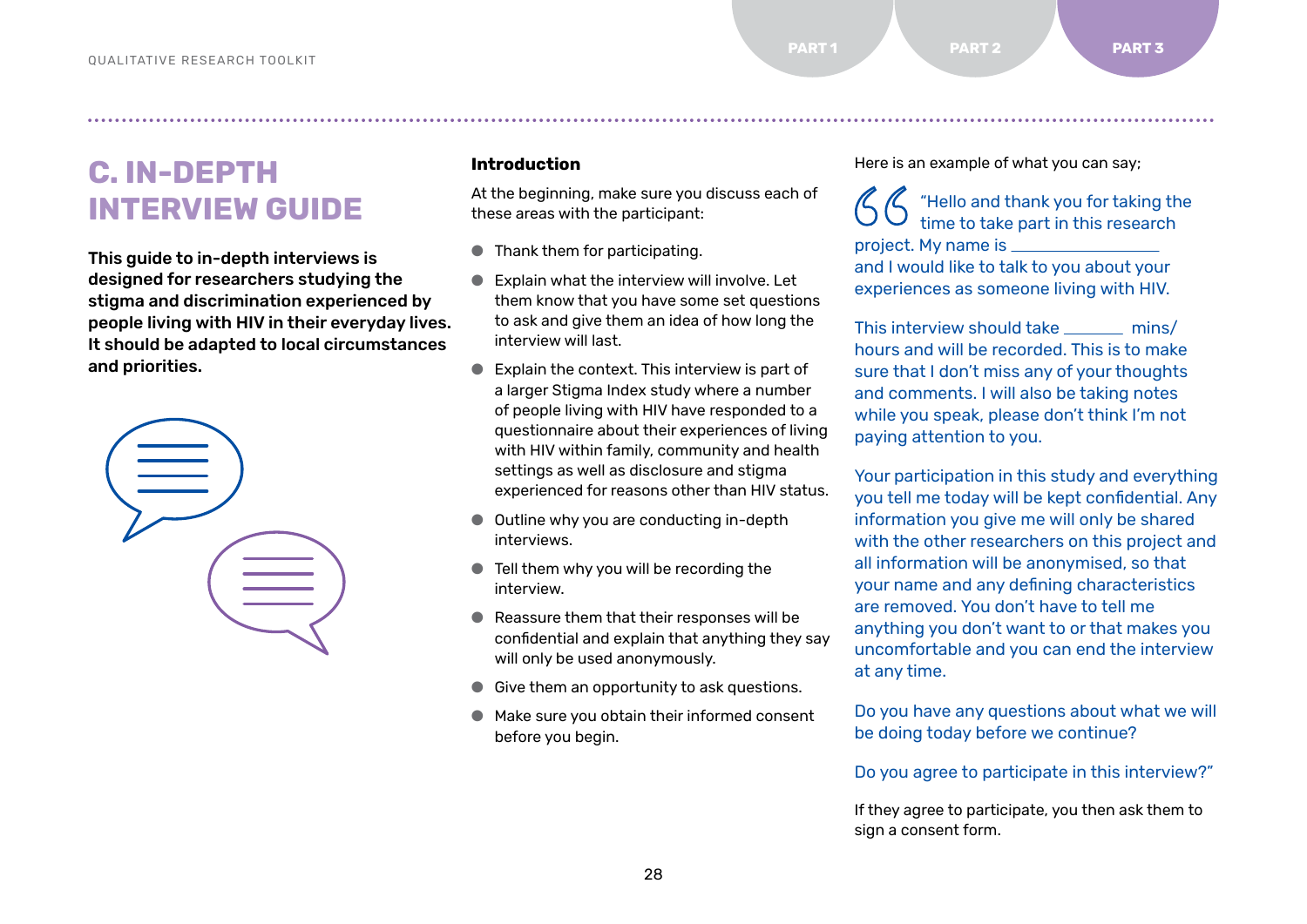#### **Questions**

- Don't ask more than 15 questions
- Try to encourage the participant to share facts with you not just their opinions.
- Use probing or follow up questions to gather more information and encourage the conversation to flow.
- If possible, use open-ended questions (ones where participants cannot simply answer yes or no).

The actual questions you ask will depend on your research question. These are examples of questions relating to the impact of HIV stigma on access to care:

- Can you explain to me what you understand as stigma? What does it mean to you?
- $\bullet$  Have you ever visited a health facility / hospital / or doctor of any kind to receive HIV-related services or information?
- Can you describe your last visit to me? Did you go to a government clinic, health centre or hospital or a private doctor or clinic?
- Have you ever felt you experienced stigma in a healthcare setting because of your HIV status? Could you describe what happened?
- During your visits to health facilities, do you feel comfortable enough to ask questions? Is there enough privacy? Could you describe what makes you feel that way?
- What about your mental health? Can you think of a time when stigma has stopped you accessing mental health services?
- Do you know someone else living with HIV who has experienced stigma in a health facility that stopped them from seeking treatment or care? Can you share their experience with me, while respecting their privacy, so do not tell me their name?
- What would you like to see changed in HIV services, laws or policies to remove HIV-related stigma in healthcare settings?
- Can you think of any way that stigma has had a positive impact on your day-to-day life?

#### **Closing**

- Ask them if they have any additional or final thoughts they would like to share.
- Tell them what will happen now with the information they have given.
- Thank them again for participating.

Here's an example of how you can end the interview.

"Thank you again for taking the time to speak with me today. Is there anything else you'd like to add about your experiences living with HIV? Do you have any other questions about the research?

I'll be going over the information you have given me during this interview and submitting a report to my organisation in the coming months. I would be happy to send you a copy of the finished project, if you'd like.

Thank you for sharing your experiences with me today."

#### **Expenses and follow up**

A list of referral services should be available for participants so that they know where they can get additional support locally (whether that is social, psychological, financial etc.).

If the participant has had to travel to the venue for the interview their travel costs should be reimbursed. They can also be given a token of some sort to thank them for their time, for example a voucher, supermarket discount or some other coupon. This is not essential and will depend on the budget available and the local context.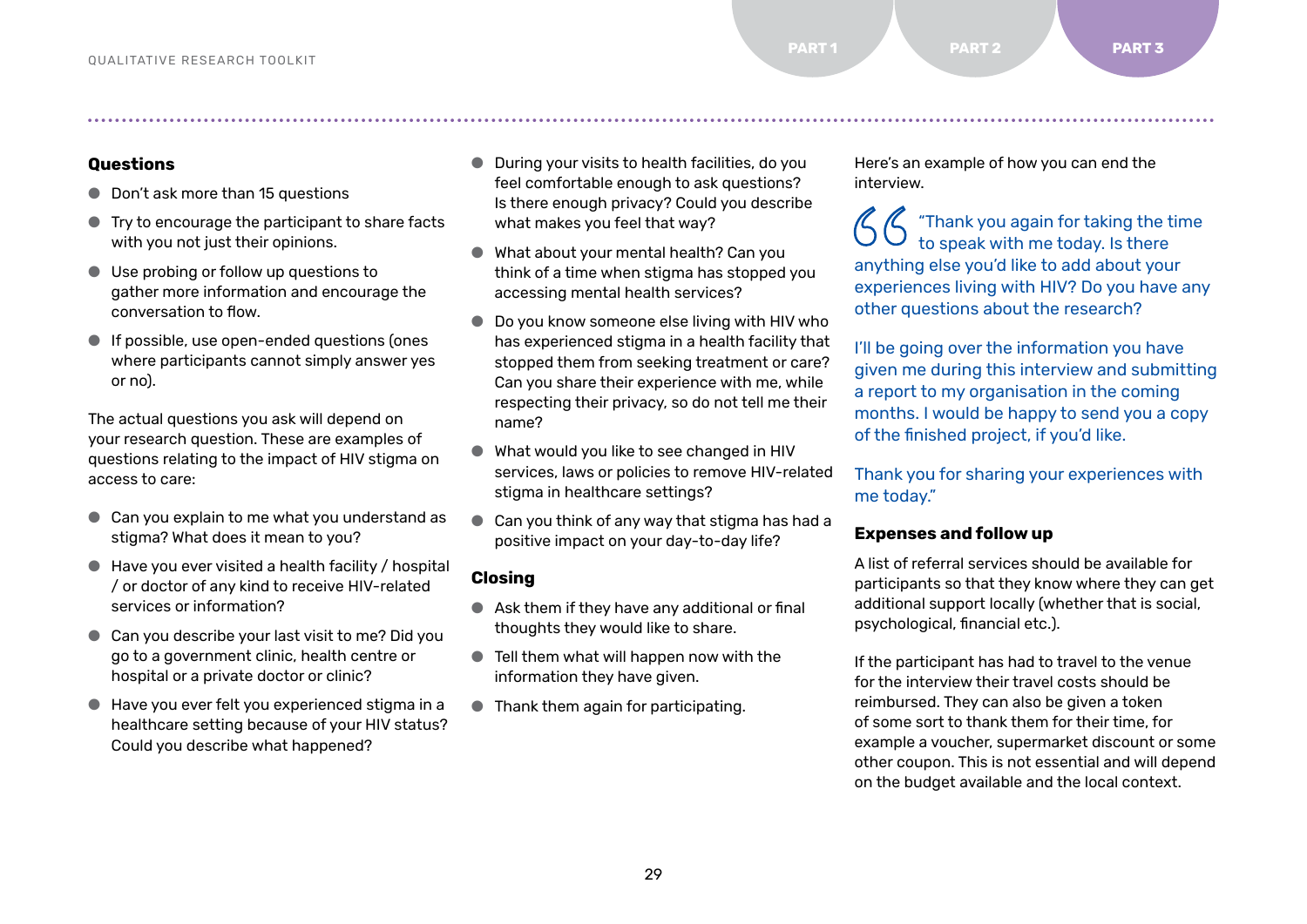# <span id="page-29-0"></span>**D. FOCUS GROUP DISCUSSION GUIDE**

This discussion guide is designed to help you run a focus group discussion with people living with HIV to discover more about their views and experiences of HIVrelated stigma and discrimination in their day-to-day lives.

#### **Introduction**

- Introduce yourself (the facilitator) and the note taker and explain your roles. The facilitator guides the conversation, and the note taker will write down what is said.
- Explain the context. This focus group discussion is part of a larger Stigma Index study where a number of people living with HIV have responded to a questionnaire about their experiences of living with HIV within family, community and health settings as well as disclosure and stigma experienced for reasons other than HIV status.
- Then introduce the specific topic for this focus group and explain why the participants were selected.

#### **Language**

For the purpose of the focus group discussion, it is important that everyone has a shared understanding of the different concepts that will be discussed so take time to explain the meaning of the different terms:

- HIV-related stigma is when someone, for example a family member, employer, doctor, or someone you know from work or church, views you in a negative way or holds unfair or negative beliefs about you based on your HIV status.
- **Discrimination** is when someone treats you unfairly based on their negative views and beliefs.
- Intersectional stigma and discrimination are the stigma and discrimination experienced by people living with HIV because of other aspects of their lives or identity for example, people who are marginalised because of their gender, gender identity, age, sexual orientation or involvement in sex work or drug use.
- (HIV) Internalised stigma is when a person living with HIV has negative feelings or thoughts about their HIV status. For example, internalised stigma can lead to thoughts such as: "I am ashamed of my HIV status", "I sometimes feel guilty / worthless because I am HIV-positive".

#### **Expectations and setting**

Run through any practicalities and your expectations for the session.

- Tell participants that you will be recording the session and explain why.
- Ask participants to turn cell phones off or put them on silent mode.
- Explain that there will be a refreshment break halfway through when participants will have the opportunity to make a quick phone call, go to the bathroom, etc.
- Encourage participants to ensure that only one person speaks at any time.
- Ask everyone to be respectful and listen even to those they disagree with.
- Make clear that there are no right and wrong answers, only different points of view.
- Explain to participants that they can leave the room at any time if they feel uncomfortable.
- Ensure everyone has given their informed consent before you begin.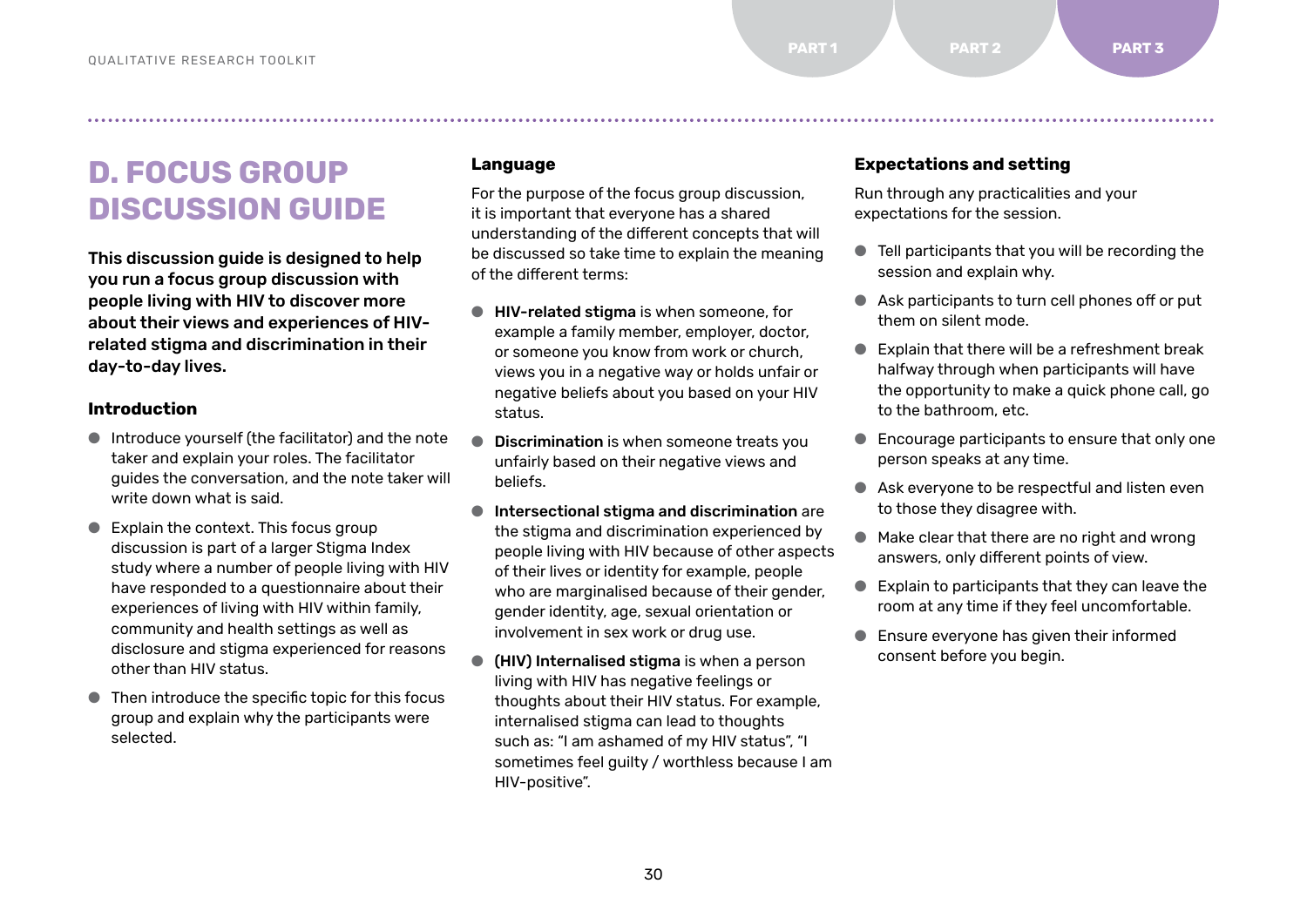#### **Starting the group discussion**

Here is an example of how you could begin the focus group discussion:

"Hello everyone and welcome to our session. Thank you for taking the time to join us to talk about your experiences living with HIV. My name is and assisting me is \_\_\_\_\_\_\_\_\_\_\_\_\_\_\_\_\_\_\_\_ We're both with **Example 1** [your local] organisation]. We are here to gather some information from local people about your dayto-day lives living with HIV. We'd like to know about what hardships you may face, how it's affected your relationships with friends and family, and how you've been able to access healthcare and cope with your diagnosis, among other things.

You were invited because you indicated in our screening process that you are diagnosed with HIV, you have experiences that we are keen to learn about, and you all live in this region.

There are no wrong answers so please feel free to share your point of view even if it differs from what others have said. Keep in mind that we're just as interested in negative comments, sometimes they can be the most helpful to learn from. If, at any time you feel uncomfortable you can leave the room.

● ● ● ● ● ● ● ● ● ● ● ● ● ● ● ● ● ● ● ● ● ● ● ● ● ● ● ● ● ● ● ● ● ● ● ● ● ● ● ● ● ● ● ● ● ● ● ● ● ● ● ● ● ● ● ● ● ● ● ● ● ● ● ● ● ● ● ● ● ● ● ● ● ● ● ● ● ● ● ● ● ● ● ● ● ● ● ● ● ● ● ● ● ● ● ● ● ● ● ● ● ● ● ● ● ● ● ● ● ● ● ● ● ● ● ● ● ● ● ● ● ● ● ● ● ● ● ● ● ● ● ● ● ● ● ● ● ● ● ● ● ● ● ● ● ● ● ● ● ● ● ● ● ● ● ● ● ● ● ● ● ● ● ● ●

You've probably noticed the recording device. We're recording the session so we don't miss any of your comments. People often say very helpful things in these discussions and we can't write fast enough to get them all down. If you want, during this discussion you can use an initial or a fictional name instead of your real name. I can assure you that we will guarantee complete confidentiality. We will never use any names in our report. Where we do use quotes from the discussion they will be anonymised.

Does anyone have any questions, or are you happy for us to begin? Let's find out some more about each other by going around the table. Tell us your name and an interesting thing about yourself."

#### **Asking questions**

- Try to use open-ended questions (ones where participants cannot answer yes or no).
- Ask questions that require the participant to think back to a time in their life or a specific event.
- Try to encourage the participants to share facts not just opinions.
- Use probing or follow up questions to gather more information and prompt further discussion.
- Don't ask more than 15 questions.

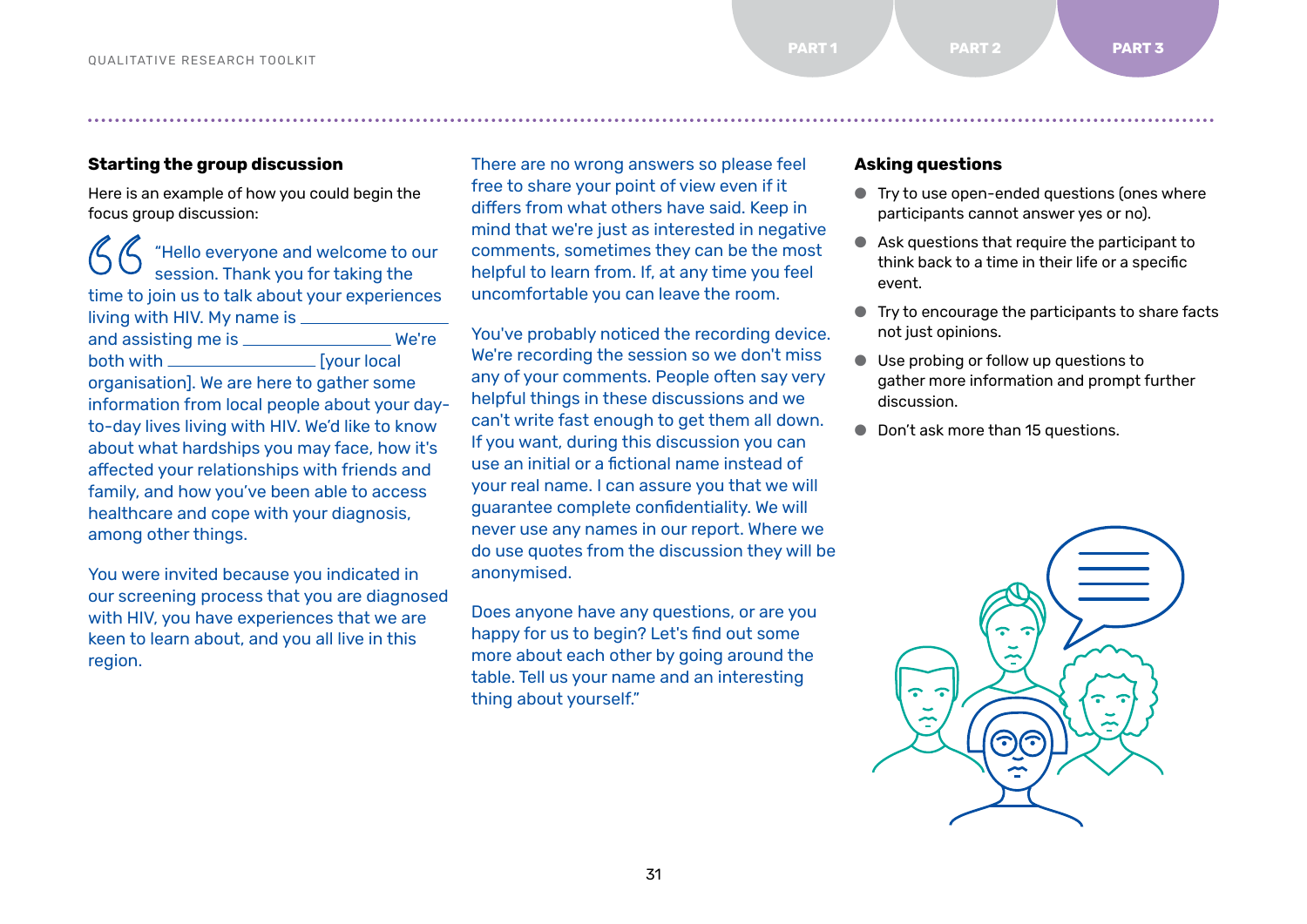The actual questions you ask will depend on the exact focus of your research. Here are a few example questions for a FGD studying people's experiences accessing care:

- Could any of you describe a time that you felt stigma because of your HIV status in a healthcare setting? What about the rest of you, do you have any similar experiences you would like to share? Are there any of you that have never experienced stigma because of your HIV status in the healthcare settings?
- Are there any specific measures in place at your health centre to protect your privacy and put you at ease? For example, do you feel comfortable enough to ask questions? Does anyone have a different experience?
- What about your mental health? Can you think of a time when stigma prevented you accessing mental health services? Can someone else share their experience?
- Do you know of someone else living with HIV who has experienced stigma in a health facility that stopped them seeking treatment or care? Can everyone share one story about one of their peers? Do remember to respect their privacy so don't tell us their name.
- What would you like to see changed in HIV services, laws or policies to remove HIV-related stigma in healthcare settings?
- Has anyone had an experience where stigma has had a positive impact on your day-to-day life? Can you describe it to us?

#### **Closing**

- Thank everyone for their time and participation.
- Ask for any additional thoughts and comments.
- Tell them what will be done with the information.

Example of closing words:

"Thank you again for taking the time to speak with me today. Is there anything else you'd like to add about your experiences living with HIV? Do you have any other questions about the research?

I'll be going over the information you have given me during this interview and submitting a report to my organisation in the coming months. I would be happy to send you a copy of the finished project, if you'd like.

Thank you for again for sharing your experiences."

#### **Expenses and follow up**

A list of referral services should be available for participants so that they know where they can get additional support locally (whether that is social, psychological, financial etc.).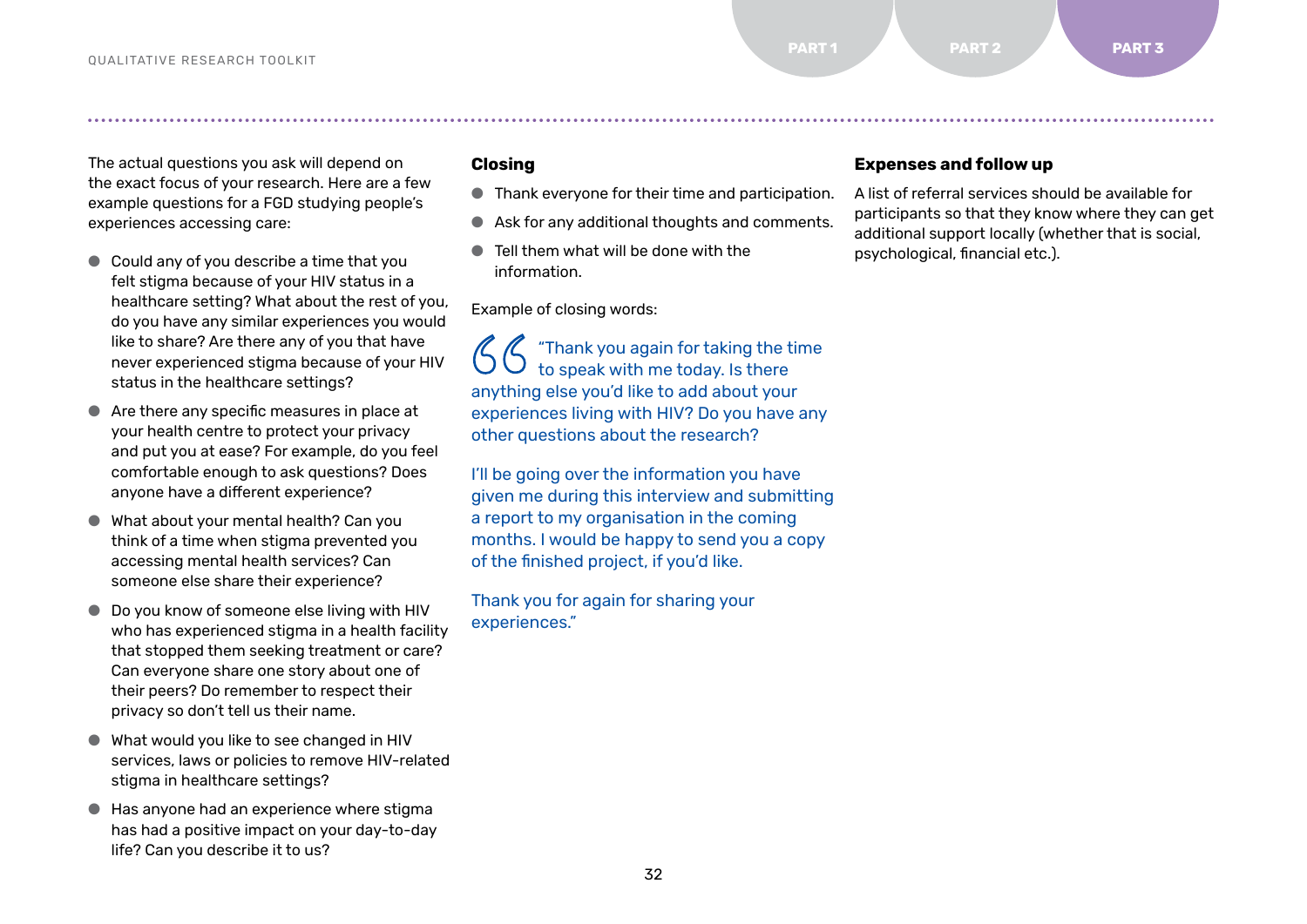**REFERENCES**

Balard F, Kivits J, Schrecker C, Voléry I. (2016) L'analyse qualitative en santé in *Les recherches qualitatives en santé*. Armand Colin.

Caitlin K. *Qualitative Methods*. June 2012. [PowerPoint slides].

Durand MA, Chantler T. (2014) *Principles of Social Research.* Open University Press.

Family Health International (2005) Module 3: In-Depth Interviews in *Qualitative Research Methods: A Data Collector's Field Guide*. Available from: [https://www.fhi360.](https://www.fhi360.org/sites/default/files/media/documents/Qualitative%20Research%20Methods%20-%20A%20Data%20Collector%27s%20Field%20Guide.pdf) [org/sites/default/files/media/documents/Qualitative%20Research%20Methods%20](https://www.fhi360.org/sites/default/files/media/documents/Qualitative%20Research%20Methods%20-%20A%20Data%20Collector%27s%20Field%20Guide.pdf) [-%20A%20Data%20Collector%27s%20Field%20Guide.pdf](https://www.fhi360.org/sites/default/files/media/documents/Qualitative%20Research%20Methods%20-%20A%20Data%20Collector%27s%20Field%20Guide.pdf)

ITPC (2019) *The Community Treatment Observatory (CTO) Model Explained: How communities can collect and analyze health data to ensure accountability and drive change*. Available from: [https://itpcglobal.org/wp-content/uploads/2019/02/ITPC-](https://itpcglobal.org/wp-content/uploads/2019/02/ITPC-CTO-Model-Full-Eng.pdf)[CTO-Model-Full-Eng.pdf](https://itpcglobal.org/wp-content/uploads/2019/02/ITPC-CTO-Model-Full-Eng.pdf)

Martínez-Mesa et al. (2016). Sampling: How to Select Participants in my Research Study? *An Bras Dermatol*. 2016 May-Jun; 91(3): 326–330. doi: 10.1590/abd1806- 4841.20165254

Owczarzak J. *Qualitative Research Methods for Implementation Science*. [PowerPoint slides].

Silva S. and Fraga S. (2012) Qualitative Research in Epidemiology in *Epidemiology - Current Perspectives on Research and Practice*. doi:10.5772/32986.

van Rijnsoever FJ. (2017) (I can't get no) saturation: a simulation and guidelines for sample sizes in qualitative research. *PloS one*, 12(7), doi:10.1371/journal.pone.0181689.